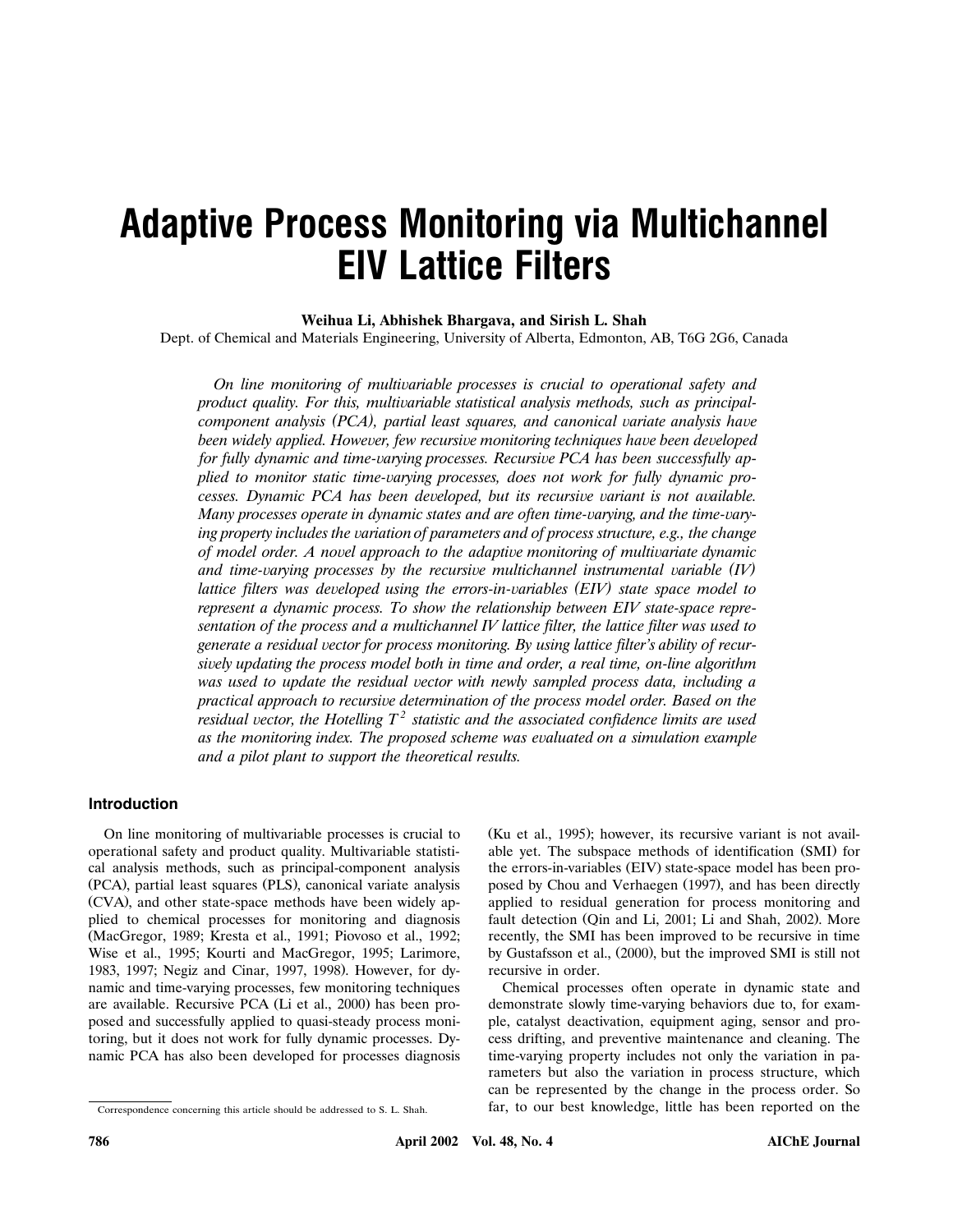development of adaptive monitoring techniques for time- and order-varying multivariate dynamic processes.

In this article, we propose a novel approach to adaptive monitoring of dynamic time-varying processes via the multichannel instrumental variable (IV) lattice filters. We use the errors-in-variables (EIV) state-space model to represent a multivariate dynamic process in the presence of process noise, plus measurement noise in the inputs and outputs. By showing the relationship between the process EIV state-space representation and a multichannel lattice filter, we propose the lattice filter to generate a residual vector for process monitoring.

Lattice filters have been extensively applied to signal processing and system identification (Lee et al., 1981; Friedlander, 1982; Kummert et al., 1992). Their main advantage is that they are recursive both in time and order. In addition, they have many other useful properties, such as modular locally interconnected structure, low sensitivity of their coefficients to numerical perturbations, and the algorithms' relative indifference to the eigenvalue spread of the process data covariance matrix, and the attribute of allowing fast convergence and good tracking of time-varying process variables (Honig and Messerschmitt, 1981; Lev-Ari et al., 1984).

Unfortunately, existing conventional lattice filters fail to give a consistent estimate of the multivariate process model in the EIV case, that is, parameters estimated by the conventional lattice filters are biased from their true values. Friedlander (1983) proposes an IV lattice filter, which is able to give a consistent estimate of the system model only when the output of the system is corrupted, but is unable to do so in the EIV case. In addition, Friedlander's scheme does not work for multivariate systems.

When a conventional lattice filter is applied to generate residuals for monitoring a system with errors in the inputs and outputs, the generated residuals will be affected by the biases in the estimated parameters of the system, even though the system under consideration is operating normally. As a consequence, false alarms will result. We have developed an IV multichannel lattice filter (Li and Shah, 2000) that can give a consistent estimate of the dynamic process model while preserving all the advantages that the conventional lattice filters have. In this article, we propose an efficient algorithm to update the residual vector in time and order simultaneously by the use of the IV multichannel lattice filter. Further, we employ the computed residual vector for constructing the Hotelling  $T^2$  statistic as a monitoring index. The proposed approach is evaluated by monitoring a simulated process and a time-varying pilot plant, respectively.

This article is organized as follows. The following section outlines the problem formulation. In the third section, we review the concept of the IV methods, establish the unified signal space for inputs and outputs, introduce new notations for the development of the IV lattice filter, and show the equivalence between the EIV state-space model and the IV multichannel lattice filter with regard to the generation of the residual vector for process monitoring. The complete algorithm for the recursive update of the residual vector in time and order is given in the Appendices, including the initialization. The fourth section investigates the application of the IV lattice filter for adaptive process monitoring, where treatment of certain practical issues is also considered. Case studies for evaluation of the proposed algorithms are documented in the fifth section, where we also compare the proposed monitoring approach to a constant model-based monitoring approach. The article ends with concluding remarks in the final section.

### **Problem Formulation**

Assume that the normal behavior of the process under consideration be represented by the unknown discrete statespace model, as in Chou and Verhaegen (1997), as follows

$$
x(k+1) = Ax(k) + B\tilde{u}(k) + Kp(k)
$$
  

$$
\tilde{y}(k) = Cx(k) + D\tilde{u}(k)
$$
 (1)

where  $\tilde{u}(k) \in \mathbb{R}^l$  and  $\tilde{y}(k) \in \mathbb{R}^m$  are noise-free inputs and outputs, respectively, and  $x(k) \in \mathbb{R}^n$  is the state vector. In addition,  $p(k) \in \mathbb{R}^d$  is the process noise, and *A*, *B*, *C*, *D*, and *K* are system and noise gain matrices with compatible dimensions, respectively.

We assume that the observed input  $u(k)$  and output  $y(k)$ are corrupted by zero-mean Gaussian distributed noise vectors  $v(k)$  and  $o(k)$ , respectively, that is

$$
u(k) = \tilde{u}(k) + v(k)
$$
  

$$
y(k) = \tilde{y}(k) + o(k)
$$
 (2)

This is referred to as the case of EIV (Chou and Verhaegen, 1997). We assume that (i)  $v(k)$  and  $o(k)$  are mutually independent; and (ii)  $v(k)$  and  $o(k)$  are independent of  $\tilde{u}(k)$  and  $\tilde{y}(k)$ , respectively.

Substituting Eq. 2 into Eq. 1, and performing an algebraic manipulation, shows

$$
y_n(k) = \Gamma_n x(k - n) + H_n u_n(k) - H_n v_n(k) + G_n p_n(k)
$$
  
+ 
$$
\theta_n(k)
$$
 (3)

where

$$
\mathbf{y}_n(k) = \left[\,\mathbf{y}^T(k)\cdots\mathbf{y}^T(k-n)\right]^T \in \mathfrak{R}^{m_n}
$$

is the augmented output vector,

$$
\boldsymbol{\Gamma}_n = \left[ \left( \boldsymbol{C} \boldsymbol{A}^n \right)^T \cdots \boldsymbol{C}^T \right]^T \in \mathfrak{R}^{m_n \times n}
$$

is the extended observability matrix with rank *n*

$$
H_n = \begin{bmatrix} D CB & \cdots & \cdots & CA^{n-1}B \\ 0 & D CB & \cdots & \vdots \\ \vdots & & \ddots & \ddots & \\ & & & CB & \\ 0 & \cdots & & D & \end{bmatrix} \in \mathfrak{R}^{m_n \times l_n}
$$

and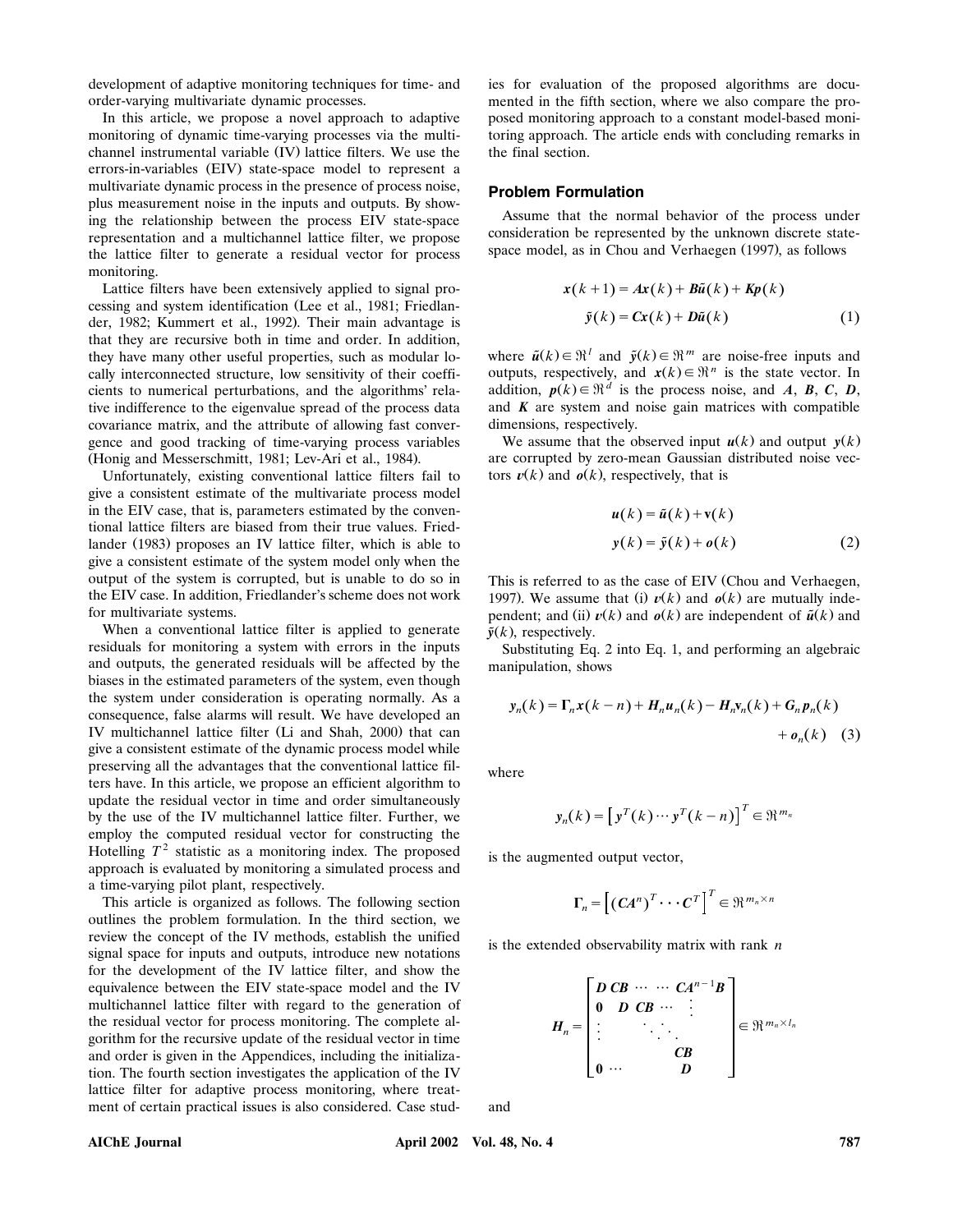$$
G_n = \begin{bmatrix} 0 & CK & \cdots & \cdots & CA^{n-1} & K \\ 0 & CK & \cdots & \vdots & \vdots & \ddots & \vdots & \vdots & \vdots & \ddots & \vdots & \vdots & \vdots & \ddots & \vdots & \vdots & \vdots & \ddots & \vdots & \vdots & \vdots & \ddots & \vdots & \vdots & \ddots & \vdots & \vdots & \ddots & \vdots & \vdots & \ddots & \vdots & \vdots & \ddots & \vdots & \vdots & \ddots & \vdots & \vdots & \ddots & \vdots & \vdots & \ddots & \vdots & \vdots & \ddots & \vdots & \ddots & \vdots & \vdots & \ddots & \vdots & \vdots & \ddots & \vdots & \ddots & \vdots & \vdots & \ddots & \vdots & \ddots & \vdots & \vdots & \ddots & \vdots & \ddots & \vdots & \vdots & \ddots & \vdots & \ddots & \vdots & \vdots & \ddots & \vdots & \ddots & \vdots & \vdots & \ddots & \vdots & \ddots & \vdots & \vdots & \ddots & \vdots & \ddots & \vdots & \ddots & \vdots & \vdots & \ddots & \vdots & \ddots & \vdots & \vdots & \ddots & \vdots & \ddots & \vdots & \ddots & \vdots & \vdots & \ddots & \vdots & \ddots & \vdots & \ddots & \vdots & \ddots & \vdots & \ddots & \vdots & \ddots & \vdots & \ddots & \vdots & \ddots & \vdots & \ddots & \vdots & \ddots & \vdots & \ddots & \vdots & \ddots & \vdots & \ddots & \vdots & \ddots & \vdots & \ddots & \vdots & \ddots & \vdots & \ddots & \vdots & \ddots & \vdots & \ddots & \vdots & \ddots & \vdots & \ddots & \vdots & \ddots & \vdots & \ddots & \vdots & \ddots & \vdots & \ddots & \vdots & \ddots & \vdots & \ddots & \vdots & \ddots & \vdots & \ddots & \vdots & \ddots & \vdots & \ddots & \vdots & \ddots & \vdots & \ddots & \vdots & \ddots & \vdots & \ddots & \vdots & \ddots & \vdots & \ddots & \vdots & \ddots & \vdots & \ddots & \vdots & \ddots & \vdots & \ddots
$$

are two upper triangular block Toeplitz matrices with  $m_n = (n+1)m$ ,  $l_n = (n+1)l$ , and  $d_n = (n+1)d$ . The vectors  $v_n(k)$  $\in \mathfrak{R}^{l_n}$ ,  $o_n(k) \in \mathfrak{R}^{m_n}$ ,  $p_n(k) \in \mathfrak{R}^{d_n}$ , and  $u_n(k) \in \mathfrak{R}^{l_n}$  are defined in the same format as  $y_n(k)$ .

Assume that the characteristic polynomial of  $A - \chi I$  is as follows:

$$
\det (A - \chi I) = \chi^{n} + \alpha_1 \chi^{n-1} + \cdots + \alpha_{n-1} \chi + \alpha_n = 0.
$$

In accordance with the Cayley-Hamilton theorem (Kailath, 1980), premultiplying both sides of Eq. 3 by the following matrix

$$
\left(\Gamma_n^{\perp}\right)^T = \left[\mathbf{I}_m \,\alpha_1 \mathbf{I}_m \cdots \alpha_n \mathbf{I}_m\right] \in \mathfrak{R}^{m \times m_n}
$$

gives

$$
y(k) + \alpha_1 y(k-1) + \cdots + \alpha_{n-1} y(k-n+1) + \alpha_n y(k-n)
$$
  
=  $(\Gamma_n^{\perp})^T H_n u_n(k) + (\Gamma_n^{\perp})^T o_n(k) - (\Gamma_n^{\perp})^T H_n v_n(k)$   
+  $(\Gamma_n^{\perp})^T G_n p_n(k)$  (4)

where note that  $\Gamma_n^{\perp}$  is part of the null space of  $\Gamma_n$ .

Clearly, Eq. 4 is a typical autoregressive moving-average exogenous (ARMAX) process in terms of the definition given by Ljung (1987). Denoting

$$
\left(\Gamma_n^{\perp}\right)^T H_n = \left[D \quad CB + \alpha_1 D \quad CAB + \alpha_1 CB + \alpha_2 D \cdots \sum_{j=0}^{n-1} \times \alpha_j CA^{n-1-j} B + \alpha_n D\right] \equiv \left[L^{(0)} L^{(1)} \cdots L^{(n)}\right] \in \mathbb{R}^{m \times l_n}
$$

and

$$
\left(\Gamma_n^{\perp}\right)^T G_n = \begin{bmatrix} 0 & C K & C A K + \alpha_1 C K & \cdots & \sum_{j=0}^{n-1} \alpha_j C A^{n-1-j} K \end{bmatrix}
$$

$$
= \begin{bmatrix} 0 & \Psi^{(1)} \cdots \Psi^{(n)} \end{bmatrix} \in \mathfrak{R}^{m \times l_n}
$$

we rewrite Eq. 4 as

$$
e_n(k) = y(k) + \sum_{s=1}^n \alpha_s y(k-s) - \sum_{s=0}^n L^{(s)} u(k-\omega)
$$
  
=  $o(k) + \sum_{s=1}^n \alpha_s o(k-s) - \sum_{s=0}^n L^{(s)} v(k-s)$   
+  $\sum_{s=1}^n \Psi^{(s)} p(k-s)$  (5)

where  $e_n(k)$  is defined as the residual vector and will be used for process monitoring. Note that in Eq. 5 the first line on

the righthand side (RHS) shows how  $e_n(k)$  is computed from the sampled data  $\{y(k) \mid u(k)\}$  and their time-lagged values  $\{y(k-1)$   $u(k-1)\cdots y(k-n)$   $u(k-n)$ ; but the second line on the RHS reveals the internal relation bewteen  $e_n(k)$ ,  $\left[\boldsymbol{o}^{T}(k) \boldsymbol{v}^{T}(k) \boldsymbol{p}^{T}(k)\right]$ , and the time-lagged values of  $\left[\boldsymbol{o}^{T}(k)\right]$  $\mathbf{v}^T(k)$   $\mathbf{p}^T(k)$ ].

Apparently, Eq. 5 can be decomposed into *m* independent equations, for example, the *i*th residual equation for  $i = 1 \cdots$ *m* is

$$
e_n^i(k) = y_i(k) - (\theta_n^i)^T \xi_n^i(k) = \sum_{s=0}^n \alpha_s o_i(k-s)
$$
  
- 
$$
\sum_{s=0}^n l^{(s)}(i,:) \nu(k-s) + \sum_{s=1}^n \psi^{(s)}(i,:) p(k-s)
$$
 (6)

where  $\alpha_0 = 1$ ;  $y_i(k)$  and  $o_i(k)$  are the *i*th element of the vectors  $y(k)$  and  $o(k)$ , respectively; in addition

$$
\xi_n^i(k) = \left[ \boldsymbol{u}^T(k) \, y_i(k-1) \, \boldsymbol{u}^T(k-1) \cdots \right]
$$
\n
$$
y_i(k-n) \, \boldsymbol{u}^T(k-n) \right]^T \in \mathfrak{R}^{l_n+n} \quad (7)
$$

and  $\theta_n^i = [I^{(0)}(i,:) - \alpha_1 I^{(1)}(i,:) - \alpha_2 I^{(2)}(i,:) \cdots - \alpha_n I^{(n)}(i,:)]^T$ <br>  $\in \mathfrak{R}^{(n+n)}$  with  $I^{(\cdot)}(i, \cdot)$  and  $\mathbf{u}^{(\cdot)}(i, \cdot)$  symbolizing the *i*th row  $\in \mathfrak{R}^{(l_n+n)}$ , with  $\mathbf{l}^{(\cdot)}(i,:)$  and  $\mathbf{\psi}^{(\cdot)}(i,:)$  symbolizing the *i*th row of the matrices  $L^{(\cdot)}$  and  $\psi^{(\cdot)}$ , respectively.

Using Eq. 6, Eq. 5 can be rewritten into

$$
e_n(k) \equiv \begin{bmatrix} s_n^1(k) \\ \vdots \\ e_n^m(k) \end{bmatrix} = y(k) - \begin{bmatrix} \left(\theta_n^1\right)^T \xi_n^1(k) \\ \vdots \\ \left(\theta_n^m\right)^T \xi_n^m(k) \end{bmatrix}
$$

$$
= o(k) - L^{(0)}v(k) + \sum_{s=1}^n \left[ \alpha_s o(k-s) - L^{(s)}v(k-s) + \Psi^{(s)}p(k-s) \right] \quad (8)
$$

The following remarks are in order, on the basis of the examination of the preceding residual vector:

1.  $e_n(k)$  consists of *m* elements  $\{e_n^1(k) \cdots e_n^m(k)\}$ . To generate  $e_n(k)$ , an *m*-channel lattice filter is needed. Note that a lattice filter is said to be *multichannel* if the residual  $e_n(k)$ contains more than one element in accordance with the definition established by Proakis and Manolakis (1996). However, since each element of  $e_n(k)$  is independent of the other, in practice we only have to derive the algorithm of the lattice filter for the *i*th channel with  $i \in [1, \dots, m]$ .

2. The model parameters of  $e_n(k)$  are

$$
\mathbf{\Theta}_n \equiv \begin{bmatrix} \left(\mathbf{\theta}_n^1\right)^T \\ \vdots \\ \left(\mathbf{\theta}_n^m\right)^T \end{bmatrix} \in \mathfrak{R}^{m \times (l_n + n)}
$$

However, we propose to generate  $e_n(k)$  recursively in time and order by using the sampled data  $\int y_n^T(k) u_n^T(k) \, dx$  without estimating the model parameters explicitly.

3. In the ideal case that the process operates normally and there is no change in the process,  $e_n(k) = e_n^*(k)$ , where

**788 April 2002 Vol. 48, No. 4 AIChE Journal**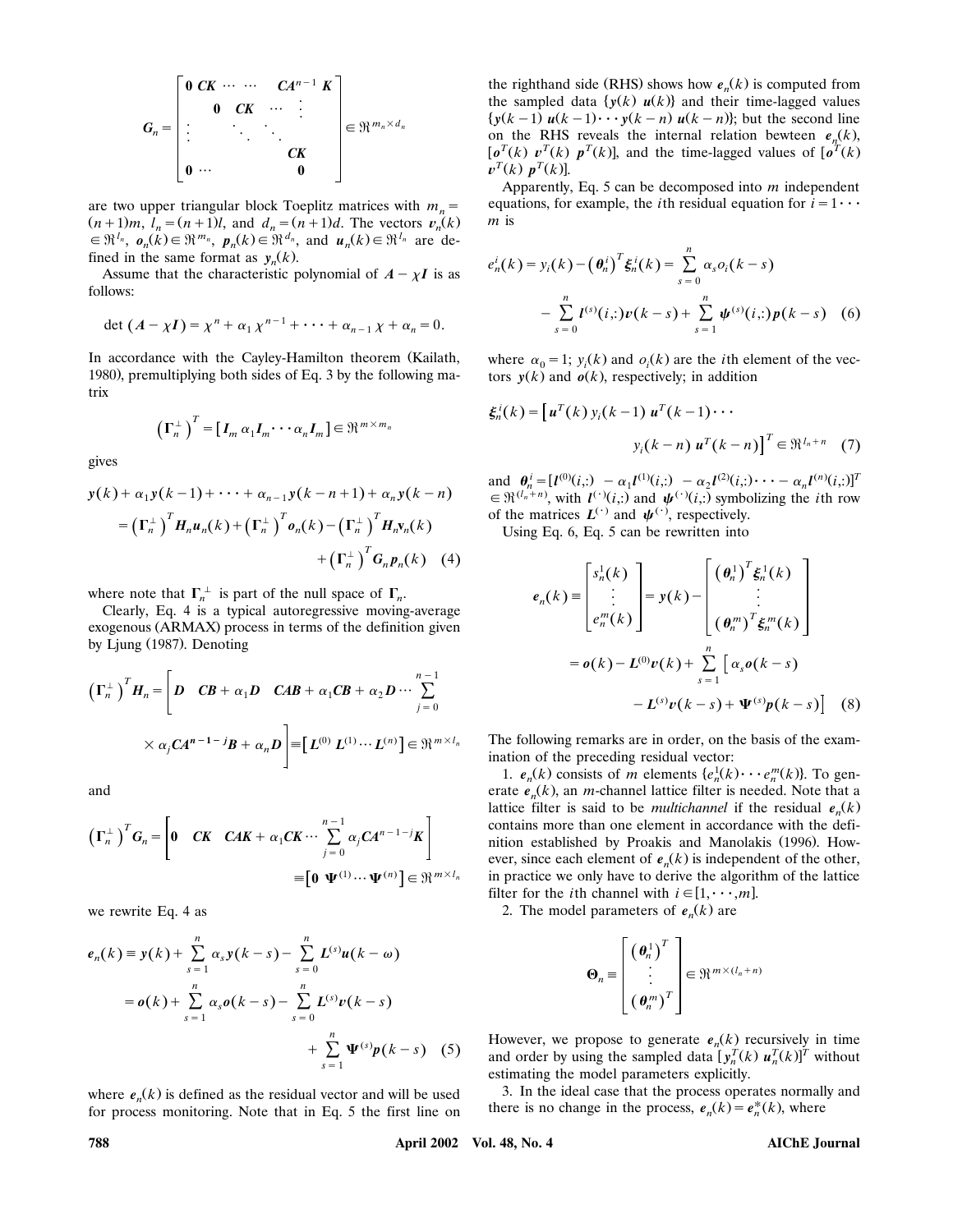$$
e_n^*(k) = o(k) - L^{(0)}v(k) + \sum_{s=1}^n [\alpha_s o(k - s) - L^{(s)}v(k - s) + \psi^{(s)}p(k - s)]
$$

is a vector MA process of the noise vector  $\left[ \boldsymbol{\rho}^T(k) \boldsymbol{\nu} \right]$  $(k)^T p^T (k)$ <sup>*T*</sup>, with the covariance matrix as follows:

$$
R_n^{e*}(k) = \sum_{s=0}^n \alpha_s^2 E\big\{\boldsymbol{o}(k) [\boldsymbol{o}(k)]^T\big\}
$$
  
+ 
$$
\sum_{s=0}^n L^{(s)} E\big\{\boldsymbol{v}(k) [\boldsymbol{v}(k)]^T\big\} (\boldsymbol{L}^{(s)})^T
$$
  
+ 
$$
\sum_{s=1}^n \boldsymbol{\psi}^{(s)} E\big\{\boldsymbol{p}(k) [\boldsymbol{p}(k)]^T\big\} (\boldsymbol{\psi}^{(s)})^T \in \mathfrak{R}^{m \times m}
$$

Once there are slowly time-varying changes in the process, the lattice filter can track such changes recursively. As a consequence, the residual vector  $e_n(k)$  still can be zero mean, but the covariance matrix  $\mathbf{R}_n^e$  can be different from  $\mathbf{R}_n^{*e}$ . The recursive update of  $\mathbf{R}^e$  is also proposed in this article.

4. Any undesired changes in the parameters and structure of the process model will manifest themselves as changes in the mean of  $e_n(k)$ . Therefore, process monitoring is equivalent to checking if the mean of the recursively updated  $e_n(k)$ deviates from zero. This can be done by checking if the fol lowing newly defined variable  $e_n^T(k)(\mathbf{R}_n^e)^{-1}e_n(k)$  follows a chi-square distribution, where as mentioned earlier, *R<sup>e</sup>* has *<sup>n</sup>* to be recursively updated.

#### **Instrumental Variable Lattice Filter**

The lattice filter was originally proposed by Itakura and Saito (1971) for speech analysis and synthesis. Later, for a variety of reasons as outlined in the Introduction, it found wide applications in adaptive signal processing (Friedlander, 1982; Lev-Ari et al., 1984), and system identification (Ljung, 1987; Jabbari and Gibson, 1988).

The original lattice filters could only be used to identify the AR models. Then Lee et al. (1982), Jabbari and Gibson  $(1988)$ , and Kummert et al.  $(1992)$  extended them to the identification of ARMA models. Nevertheless, the dynamic process under consideration in this article is a typical ARMAX process.

In this section, we start by showing that the proposed IV lattice filter can give a consistent estimate of the parameters in the considered ARMAX process. Then, we give the complete IV lattice filter algorithm, including order and time-recursion equations with initial conditions. Furthermore, we will demonstrate the use of the lattice filter for the generation of the residual vector  $e_n(k)$ . A detailed derivation of the lattice filters is lengthy and beyond the scope of this article. The interested readers are referred to Li and Shah (2000).

#### *Instrumental* ©*ariable methods*

It is well-known (Ljung, 1987) that the least-square estimate of  $\theta_n^i$  is

$$
\hat{\theta}_{n,ls}^{i} = \left\{ \frac{1}{N} \sum_{k=1}^{N} \xi_{n}^{i}(k) \left[ \xi_{n}^{i}(k) \right]^{T} \right\}^{-1} \frac{1}{N} \sum_{k=1}^{N} \xi_{n}^{i}(k) y_{i}(k) \quad (9)
$$

where *N* is the number of data samples. Using Eq. 6 in Eq. 9 leads to

$$
\hat{\theta}_{n,ls}^{i} = \theta_{n}^{i} + \left\{ \frac{1}{N} \sum_{k=1}^{N} \xi_{n}^{i}(k) \left[ \xi_{n}^{i}(k) \right]^{T} \right\}^{-1} \frac{1}{N} \sum_{k=1}^{N} \xi_{n}^{i}(k)
$$

$$
\times \left[ \sum_{s=0}^{n} \alpha_{s} o_{i}(k-s) - \sum_{s=0}^{n} l^{(s)}(i,:) \nu(k-s) + \sum_{s=1}^{n} \psi^{(s)}(i,:) p(k-s) \right] (10)
$$

Consider the fact that the noise term

$$
\sum_{s=0}^{n} \alpha_{s} o_{i}(k-s) - \sum_{s=0}^{n} l^{(s)}(i,:) \nu(k-s) + \sum_{s=1}^{n} \psi^{(s)}(i,:) p(k-s)
$$

is correlated with  $\xi_n^i(k)$ ; then we can show that

$$
\lim_{N\to\infty}\hat{\boldsymbol{\theta}}_{n,ls}^i\neq\boldsymbol{\theta}_n^i
$$

To remove the effect of the noise term on the estimation of  $\theta_n^i$ , we will incorporate the IV method with the lattice filter. For instance, we can choose an instrumental variable regressor

$$
\boldsymbol{\rho}_n^i(k) = \left[ \boldsymbol{u}^T(k-\mu) \ y_i(k-1-\mu) \, \boldsymbol{u}^T(k-1-\mu) \cdots \right]
$$
\n
$$
y_i(k-n-\mu) \, \boldsymbol{u}(k-n-\mu) \right]^T \quad (11)
$$

such that

$$
\lim_{N \to \infty} \frac{1}{N} \sum_{k=1}^{N} \boldsymbol{\rho}_n^i(k) \big[ \boldsymbol{\xi}_n^i(k) \big]^T
$$

has full rank, and

$$
\lim_{N \to \infty} \frac{1}{N} \sum_{k=1}^{N} \rho_n^i(k) \Bigg[ \sum_{s=0}^{n} \alpha_s o_i(k-s) - \sum_{s=0}^{n} l^{(s)}(i,:) \nu(k-s) + \sum_{s=1}^{n} \Psi^{(s)}(i,:) p(k-s) \Bigg] = 0
$$

Consequently, the IV estimate  $\hat{\theta}_{n,iv}^i$  of  $\theta_n^i$  will be

$$
\hat{\theta}_{n,iv}^{i} = \left\{ \frac{1}{N} \sum_{k=1}^{N} \rho_{n}^{i}(k) \left[ \xi_{n}^{i}(k) \right]^{T} \right\}^{-1} \frac{1}{N} \sum_{k=1}^{N} \rho_{n}^{i}(k) y_{i}(k)
$$
\n
$$
= \theta_{n}^{i} + \left\{ \frac{1}{N} \sum_{k=1}^{N} \rho_{n}^{i}(k) \left[ \xi_{n}^{i}(k) \right]^{T} \right\}^{-1} \frac{1}{N} \sum_{k=1}^{N} \rho_{n}^{i}(k)
$$
\n
$$
\times \left[ \sum_{s=0}^{n} \alpha_{s} o_{i}(k-s) - \sum_{s=0}^{n} l^{(s)}(i,:) \nu(k-s) + \sum_{s=1}^{n} \psi^{(s)}(i,:) \nu(k-s) \right]
$$
\n
$$
(12)
$$

**AIChE Journal April 2002 Vol. 48, No. 4 789**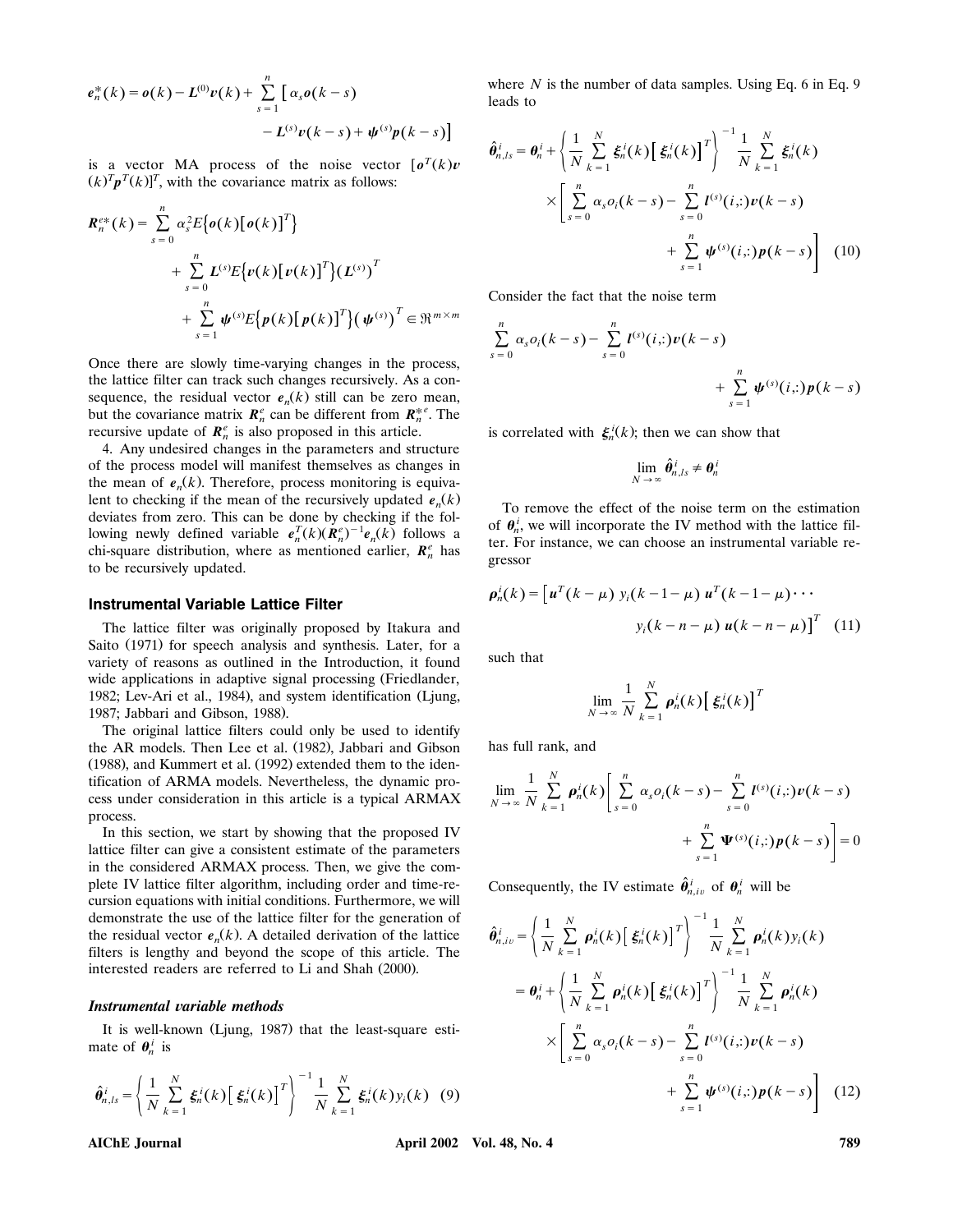which tends to  $\theta_n^i$  as *N* tends to infinity. It will be shown that there is a one-to-one correspondence between  $\hat{\theta}_n^i$  and the signals processed by the proposed IV lattice filter.

#### *Unified signal subspace*

It follows directly from Eqs. 6 that  $e_n^i(k)$  is a linear combination of the following signals

$$
\{y_i(k)\mathbf{u}(k)\cdots y_i(k-1)\mathbf{u}(k-1)\cdots y_i(k-n)\mathbf{u}(k-n)\}
$$

The key for the multichannel lattice filters to generate the residual  $e^i_n(k)$  is to establish a unified notation to represent all the input and output signals so that they can be handled in a unified frame work. We define the following unified signal (Kummert et al., 1992):

$$
z^{i}(kM - s) = \begin{cases} y_{i}(k), & s = 1 \\ u_{s-1}(k), & s = 2 \cdots M, \text{ where } M = l+1 \end{cases}
$$
 (13)

where  $u_i(k)$  for  $j = 1 \cdots l$  stands for the *j*th element of the input vector  $u(k)$ . The establishment of Eq. 13 results in the following unique correspondence from an input or an output *to the unified signal*  $z^{i}(tM - s)$ *,*  $\forall$   $\{s = 1 \cdots M, t = k \cdots k - n\}$ , for example,

$$
\begin{bmatrix}\n z^{i}(kM-1) \\
 z^{i}(kM-2) \\
 \vdots \\
 z^{i}(kM-M) \\
 z^{i}((k-1)M-1) \\
 \vdots \\
 z^{i}((k-n)M-M) \\
 \vdots \\
 z^{i}((k-n)M-2) \\
 \vdots \\
 z^{i}((k-n)M-2) \\
 \vdots \\
 z^{i}((k-n)M-2) \\
 \vdots \\
 z^{i}((k-n)M-M)\n\end{bmatrix} = \begin{bmatrix}\ny_{i}(k) \\
u_{1}(k) \\
 \vdots \\
u_{i}(k-1) \\
u_{1}(k-1) \\
 \vdots \\
u_{1}(k-n) \\
 u_{1}(k-n) \\
 \vdots \\
u_{i}(k-n)\n\end{bmatrix}
$$
\n(14)

We define a signal vector with infinite length

$$
z_{kM-s}^i = \left[z^i(kM-s) \; z^i((k-1) \; M-s) \cdots z^i(1M-s) \; 0 \cdots 0\right]^T
$$

which belongs to the Hilbert space, for example, the vector  $z_{kM-s}^i$  has real elements only, and for  $z_{kM-s}^i$  and  $z_{(k-\mu)M-s}^i$ , their inner product is

$$
\langle z_{kM-s}^i, z_{(k-\mu)M-s}^i \rangle =
$$
  
 
$$
\times \sum_{t=1}^k \lambda^{k-t} z^i (tM-s) z^i [(t-\mu)M-s] \langle \infty
$$

where  $s = 1 \cdots M$ ,  $z^{i}(t) = 0$  for  $t < 0$ , and  $0 < \lambda \le 1$  is a forgetting factor.

We define a subspace

$$
\boldsymbol{h}_{s,\eta}^i(k) = \mathrm{Span}\left\{ z_{kM-s-1}^i, z_{kM-s-2}^i, \cdots, z_{kM-s-\eta}^i \right\}
$$

which is spanned by columns of the following matrix

$$
z_{kM-s-1:kM-s-\eta}^i = \left[ z_{kM-s-1}^i \ z_{kM-s-2}^i \cdots z_{kM-s-\eta}^i \right]
$$
  

$$
\in \mathfrak{R}^{\infty} \setminus \eta, \ \eta = 1 \cdots M_n - 1
$$

where  $M_n = M(n + 1)$ . Further, we define

$$
f_{s,\eta}^{i}(k) = z_{kM-s}^{i} - z_{kM-s}^{i}|h_{s,\eta}^{i}(k),
$$
  

$$
\eta = 1 \cdots M_{n} - 1; s = 1 \cdots M \quad (15)
$$

as the forward error vector of the IV lattice filter, which is the difference between the vector  $z_{k,M-s}^i$  and its nonsymmet-<br>ric projection onto the subspace  $h_{s,\eta}^i(k)$ . As will be shown later, while the conventional least-square lattice filter can be derived by performing a symmetric projection onto the sub space  $h^i_{s,n}(k)$ , to derive the IV lattice filter, we must perform a nonsymmetric projection on the subspace.

The nonsymmetric projection of  $z_{kM-s}^i$  onto the subspace  $h_{s,n}^i(k)$  is

$$
z_{kM-s}^i|_{\mathbf{h}_{s,\eta}^i(k)} = z_{kM-s-1:kM-s-\eta}^i \Big[ \left( z_{(k-\mu)M-s-1:(k-\mu)M-s-n}^i \right)^T
$$
  
 
$$
\times z_{kM-s-1:kM-s-\eta}^i \Big]^{-1} \left( z_{(k-\mu)M-s-1:(k-\mu)M-s-\eta}^i \right)^T z_{kM-s}^i
$$
  
(16)

Geometrically,  $f_{s,\eta}^i(k)$  is perpendicular to the subspace  $h_{s,\eta}^i(k - \mu)$ , where  $\mu$  is a positive integer. Note that the nonsymmetric projection just defined is reduced to the conventional symmetric projection when  $\mu=0$ .

Denote the first element of  $f_{s,\eta}^i(k)$  by

$$
\epsilon_{s,\eta}^i(k) \equiv \phi^T f_{s,\eta}^i(k) \tag{17}
$$

with  $\boldsymbol{\phi} = [1 \ 0 \cdots 0]^T \in \mathbb{R}^{\infty}$ , then from Eqs. 15, 16, and 17, we have

$$
\epsilon_{1,M_n-1}^i(k) = z^i(kM-1) - (z_{kM-1}^i)^T z_{(k-\mu)M-2:(k-\mu)M-M_n}^i
$$
  

$$
\times \left[ \left( z_{kM-2:kM-M_n}^i \right)^T z_{(k-\mu)M-2:(k-\mu)M-M_n}^i \right]^{-1} \left[ \begin{array}{c} z^i(kM-2) \\ \vdots \\ z^i(kM-M_n) \end{array} \right]
$$

On the other hand, clearly it follows from Eqs. 7, 11, 12 and 14 that  $z^{i}(kM-1) = y_{i}(k)$ ,

$$
\xi_n^i(k) = \begin{bmatrix} z^i(kM-2) \\ \vdots \\ z^i(kM-M_n) \end{bmatrix}, \ \rho_n^i(k) = \begin{bmatrix} z^i((k-\mu)M-2) \\ \vdots \\ z^i((k-\mu)M-M_n) \end{bmatrix}
$$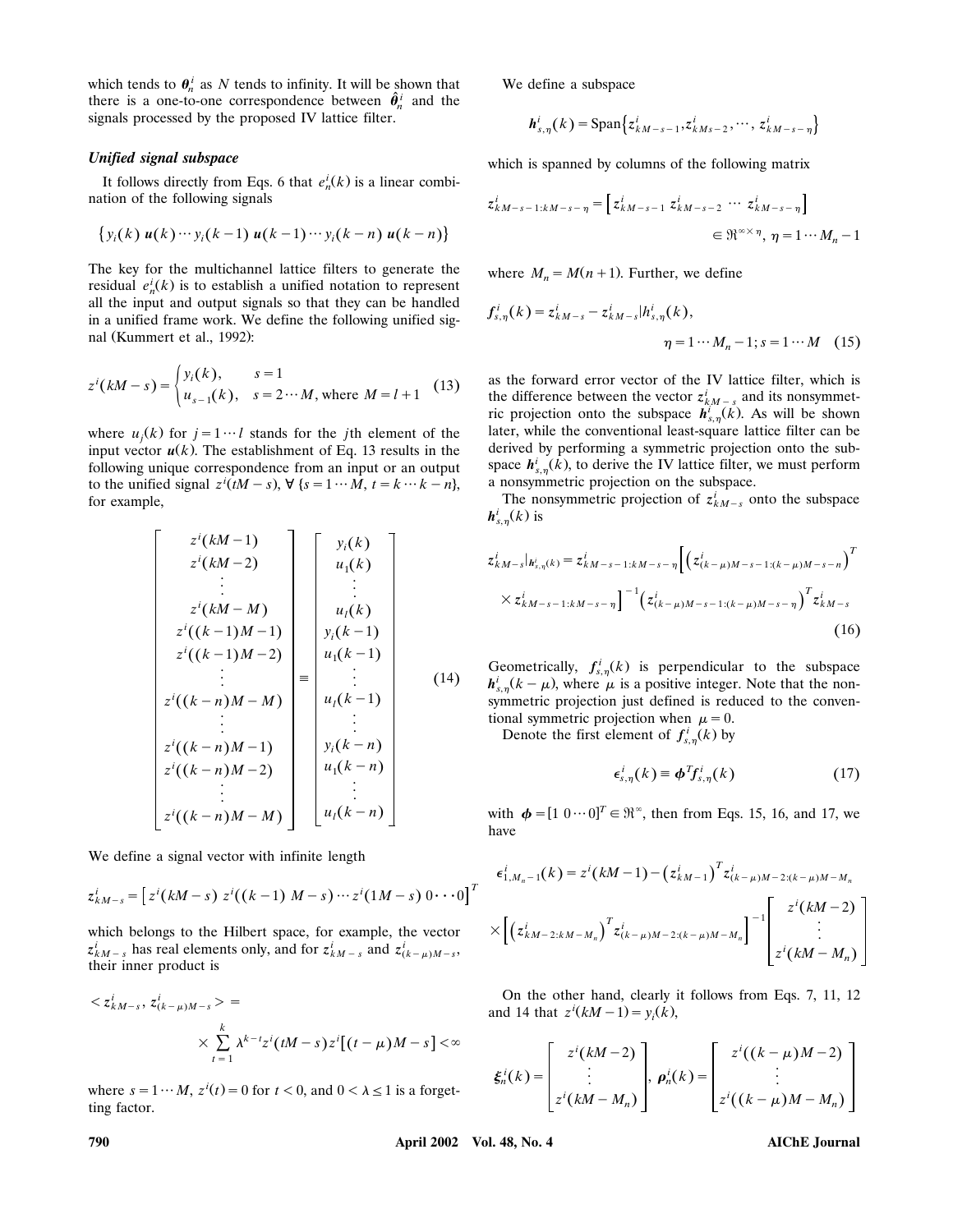and

$$
\begin{aligned}\n\left[\hat{\theta}_{n,i\nu}^{i}(k)\right]^{T} &= \left(\left\{\frac{1}{k}\sum_{t=1}^{k}\rho_{n}^{i}(t)\left[\xi_{n}^{i}(t)\right]^{T}\right\}^{-1}\frac{1}{k}\sum_{t=1}^{k}\rho_{n}^{i}(t)y_{i}(t)\right)^{T} \\
&= \left(z_{kM-1}^{i}\right)^{T}z_{(k-\mu)M-2:(k-\mu)M-M_{n}}^{i} \\
&\cdot\left(\left(z_{kM-2:kM-M_{n}}^{i}\right)^{T}z_{(k-\mu)M-2:(k-\mu)M-M_{n}}^{i}\right)^{-1}\n\end{aligned} \tag{18}
$$

where we introduce a time index *k* to the estimated parameters  $\hat{\theta}_{n,i\nu}^{i}(k)$  in order to emphasize that the parameters are estimated from *k* samples of data. Hence,

$$
\epsilon_{1,M_n-1}^i(k) = y_i(k) - \left(\hat{\theta}_{n,iv}^i(k)\right)^T \xi_n^i(k), \qquad (19)
$$

which is equal to  $e_n^i(k)$  as given by Eqs. 6 and 12, that is,  $\forall i = 1 \cdots m$ .

$$
\epsilon_{1,M_n-1}^i(k) \equiv e_n^i(k) \tag{20}
$$

Equations 18 and 20 link the *i*th residual  $e_n^i(k)$  of the considered system and the lattice filter, making the generation of  $e_n^i(k)$  possible by the use of the IV lattice filter without identifying the parameters  $\theta_n^i$  explicitly.

#### *New notations and definitions*

In addition to the forward error vector  $f_{s,n}^{i}(k)$ , the complete lattice filter algorithm also includes other quantities. Define

$$
b_{s,\eta}^{i}(k) = z_{kM-s-\eta}^{i} - z_{kM-s-\eta}^{i}|_{h_{s-1,\eta}^{i}(k)},
$$
  
\n
$$
\eta = 1 \cdots M_{n} - 1; s = 1 \cdots M
$$

as the backward error vector, which is the difference between<br>the vector  $z_{kM-s-\eta}^i$  and its nonsymmetric projection onto the subspace  $h_{s-1,\eta}^i(k)$ . Geometrically,  $b_{s,\eta}^i(k)$  is perpendicular<br>to the subspace  $h_{s-1,\eta}^i(k-\mu)$ .<br>Similarly, denote the first element of  $b_{s,\eta}^i(k)$  by

$$
\gamma_{s,\eta}^i(k) = \boldsymbol{\phi}^T \boldsymbol{b}_{s,\eta}^i(k)
$$

Furthermore, define

$$
\boldsymbol{\phi}_{h^i_{s,\eta}(k)} = \boldsymbol{\phi} - \boldsymbol{\phi}|_{h^i_{s,\eta}(k)}
$$

which is orthogonal to the subspace  $h_{s,n}^{i}(k - \mu)$ .

Finally, we need to define several scalar quantities, which are inner products of the associated vectors,

$$
\alpha_{s,\eta}^i(k) = \langle f_{s,\eta}^i(k-\mu), f_{s,\eta}^i(k) \rangle, \qquad s = 1 \cdots M
$$

$$
\beta_{s,\eta}^i(k) = \langle b_{s,\eta}^i(k-\mu), b_{s,\eta}^i(k) \rangle, \qquad s = 1 \cdots M
$$

$$
\overline{\omega}_{s,\eta}^{i,\mu}(k) = \begin{cases}\n\langle f_{s,\eta-1}^{i}(k-\mu), b_{s+1,\eta-1}^{i}(k)\rangle, \ s=1\cdots M-1 \\
\langle f_{s,\eta-1}^{i}(k-\mu), b_{1,\eta-1}^{i}(k-1)\rangle, \quad s=M\n\end{cases}
$$
\n
$$
\epsilon_{s,\eta}^{i,\mu}(k) = \langle f_{s,\eta}^{i}(k-\mu), \phi_{H_{s,\eta}^{i}(k)}\rangle, \qquad s=1\cdots M
$$

$$
f_{\rm{max}}(x)
$$

$$
s_{s,\eta}^{i,\mu}(k) = \begin{cases} & \langle b_{s+1,\eta}^i(k-\mu), \phi_{H_{s,\eta}^i(k)} \rangle, \quad s = 1 \cdots M-1 \\ & \langle b_{1,\eta}^i(k-1-\mu), \phi_{H_{s,\eta}^i(k)} \rangle, \quad s = M \end{cases}
$$

and

$$
\pi_{s,\eta}^i(k)=1-\langle \phi_{H_{s-1,\eta}^i(k-\mu)},\phi_{H_{s-1,\eta}^i(k)}\rangle, \qquad s=1\cdots M.
$$

The complete set of lattice filtering algorithms for the calculation of  $e_n(k)$ , including order-recursion and time-recursion equations, and the initialization, are given in the Apppendices.

# **IV Lattice Filter-Based Process Monitoring**

As discussed previously, our proposed IV lattice filter can recursively compute

$$
e_n(k) \equiv \begin{bmatrix} \epsilon_{1,M_n-1}^1(k) \\ \vdots \\ \epsilon_{1,M_n-1}^m(k) \end{bmatrix} \equiv \epsilon_{1,M_n-1}(k)
$$

This residual error signal is now used to construct a statistic for process monitoring.

#### *Monitoring index*

As shown by the last line of Eq. 8, under the normal case  $e_n(k)$  is an MA process with simultaneous excitation by noise vectors  $o(k)$ ,  $v(k)$ , and  $p(k)$ . If any of these noise vectors is a multivariate zero-mean Gaussian process, it must follow that

$$
e_n(k) \sim \aleph[0, R_n^e(k)]
$$

and consequently

$$
\boldsymbol{e}_n^T(k)\big[\boldsymbol{R}_n^e(k)\big]^{-1}\boldsymbol{e}_n(k)\sim\chi^2(m)
$$

However, the true value of  $\mathbf{R}^e(k)$  is usually unknown. To work around this issue, we use the Hotelling  $T^2$  statistic as the index for process monitoring, which is based on the estimated covariance matrix. Moreover, note that  $e_n(k)$  being an *n*th-order MA process, it is autocorrelated with  $e_n(k + \tau)$  for any  $0 \le \tau \le n$ . Therefore, at the *k*th time instant, the following residual vectors sequence

$$
\{e_n(0)\ e_n(1)\cdots e_n(k-1)\ e_n(k)\}\
$$

cannot be directly used to compute the  $T^2$  statistic (Johnson and Wichern, 1998). To work with a series of uncorrelated signals from the aforementioned sequence, we consider a series of lagged signals, that is,

$$
\left\{ e_n(0) \ e_n(\tau) \cdots e_n \left[ \text{Int} \left( \frac{k-\tau}{\tau} \right) \tau \right] e_n \left[ \text{Int} \left( \frac{k}{\tau} \right) \tau \right] \right\}
$$

for the computation of the  $T^2$  statistic. Clearly the disadvantage of this approach is the time delay in detecting a fault during monitoring. For instance, if the process has an abnormal variation at time instant *k*, then such a variation will not be detected until the time instant  $k + \tau$ . Generally, since  $\tau$  is

**AIChE Journal April 2002 Vol. 48, No. 4 791**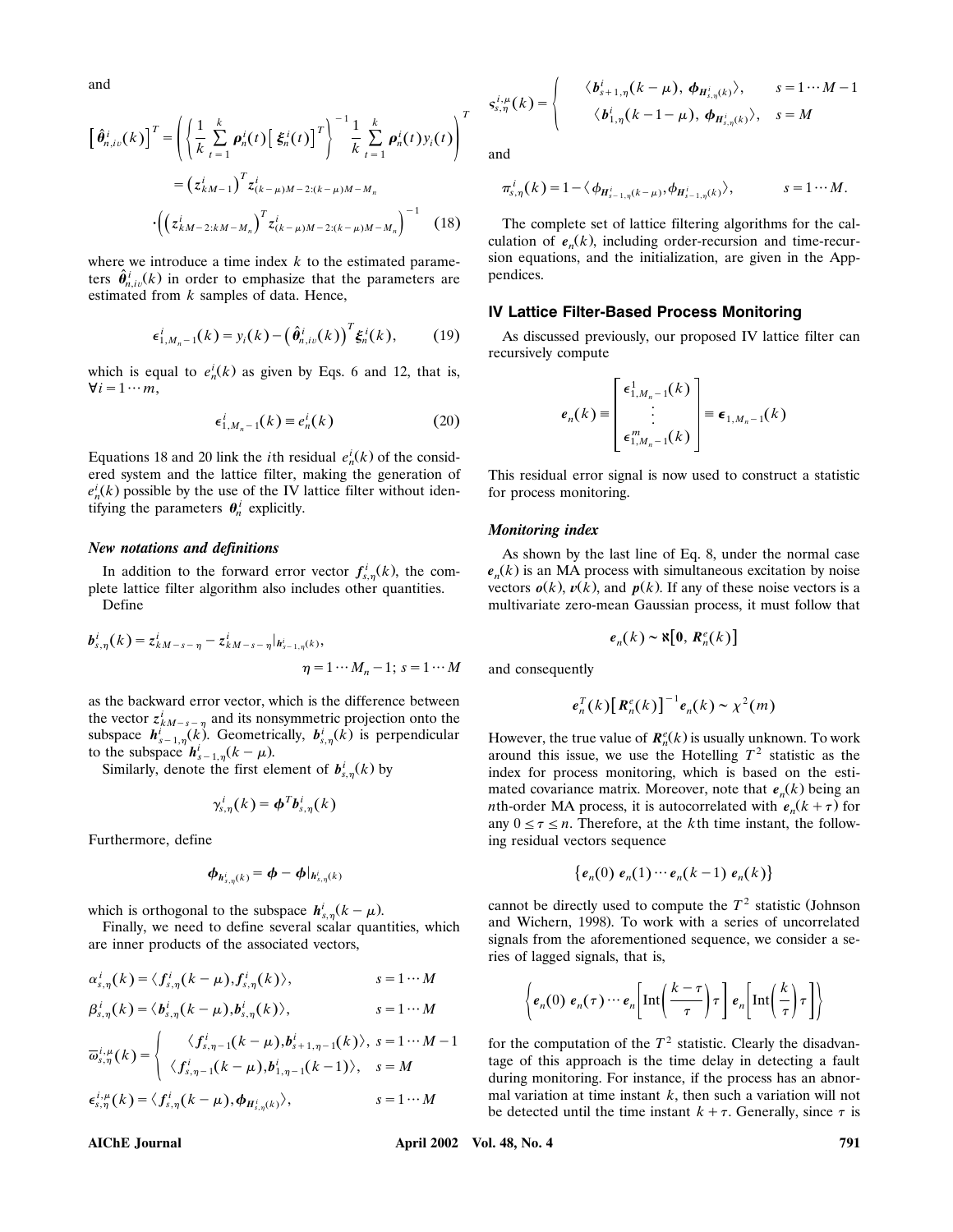selected to be  $n+1$ , if the process order *n* is not high, a time delay of this magnitude can be tolerated.

At time instant  $k_0$ , assume that a sequence of uncorrelated residual vectors,

$$
\left\{ e_n(0) \ e_n(\tau) \cdots e_n \left[ \text{Int}\left(\frac{k_0}{\tau}\right)\tau - \tau \right] e_n \left[ \text{Int}\left(\frac{k_0}{\tau}\right)\tau \right] \right\}
$$

has been computed when a process is normal. Now the goal is to use this residual sequence to determine a nominal operation or control region as a template for comparing with future residuals

$$
\left\{ e_n \bigg( \mathrm{Int} \bigg( \frac{k_0}{\tau} \bigg) \tau + \tau \bigg) e_n \bigg( \mathrm{Int} \bigg( \frac{k_0}{\tau} \bigg) \tau + 2\tau \bigg) \cdots e_n \bigg( \mathrm{Int} \bigg( \frac{k}{\tau} \bigg) \tau \bigg) \right\}
$$

We have to emphasize that "raw" residual monitoring alone can lead to erroneous results. Thus simple residual monitoring is not enough, because each variable can play a different role in the process. For instance, while a small-sized residual in one variable means a significant deviation in the variable from its desired value, a large-sized residual in another variable may only indicate a slight deviation of the variable from its target. To avoid this conflict, one solution, in monitoring the process, is to scale all the variables to have an identical weight, as in the Hotelling's  $T_n^2(k)$  shown later.

We denote  $\kappa_1 = \text{Int}(k_0/\tau)\tau$  and we select  $\text{Int}(k_0/\tau)$  uncorrelated residual vectors to compute

$$
\bar{e}_n(\kappa_1) = \frac{1}{\text{Int}\left(\frac{k_0}{\tau}\right)} \sum_{i=0}^{\text{Int}(k_0/\tau)-1} e_n\left(\kappa_1 + \left[i - \text{Int}\left(\frac{k_0}{\tau}\right) + 1\right]\tau\right)
$$
\n(21)

with  $\tau = n + 1$ . According to Johnson and Wichern (1998)

$$
T_n^2(k) = \frac{\text{Int}\left(\frac{k_0}{\tau}\right)}{\text{Int}\left(\frac{k_0}{\tau}\right) + 1} \left[e_n(k) - \bar{e}_n(\kappa_1)\right]^T \left[\hat{R}_n^e(\kappa_1)\right]^{-1} \times \left[e_n(k) - \bar{e}_n(\kappa_1)\right] \quad (22)
$$

is distributed as

$$
\frac{\mathrm{Int}\left(\frac{k_0}{\tau}\right)-1m}{\mathrm{Int}\left(\frac{k_0}{\tau}\right)-m}F_{m,\mathrm{Int}}\left(k_0/\tau\right)-m,
$$

where (1)  $F_{m,\text{Int}(k_0/\tau)-m}$  stands for an *F*-distributed random variable with degrees of freedom *m* and Int( $k_0/\tau$ ) – *m*; and  $(2)$ 

$$
\hat{R}_{n}^{e}(\kappa_{1}) = \frac{1}{\text{Int}\left(\frac{k_{0}}{\tau}\right) - 1} \sum_{i=0}^{\text{Int}(k_{0}/\tau) - 1}
$$

$$
\times \left\{ e_n \left[ \kappa_1 + \left( i - \text{Int} \left( \frac{k_0}{\tau} \right) + 1 \right) \tau \right] - \bar{e}_n(\kappa_1) \right\} \times \left\{ e_n \left[ \kappa_1 + \left( i - \text{Int} \left( \frac{k_0}{\tau} \right) + 1 \right) \tau \right] - \bar{e}_n(\kappa_1) \right\}^T \quad (23)
$$

is the estimate of covariance matrix of  $e_n(t)$  based on a sequence of Int $(k_0/\tau)$  uncorrelated residual vectors.

Therefore, given a level of significance  $\delta$ , the confidence limit of  $T_n^2(k)$  for process monitoring will be

$$
\frac{\left(\text{Int}\left(\frac{k_0}{\tau}\right)-1\right)m}{\text{Int}\left(\frac{k_0}{\tau}\right)-m}F_{m,\text{Int}(k_0/\tau)-m}(\delta),
$$

which is a function of Int( $k_0/\tau$ ) and *m*, the dimension of the residual vector  $e_n(\cdot)$ .

As each newly computed residual vector becomes avail able, we can compute  $T_n^2(k)$  and check if it stays within the control region. In this way, the process under consideration can be effectively monitored.

#### *Treatment of some practical issues*

When we apply the proposed approach to monitoring a practical process, some practical issues need to be considered.

*Preprocessing of Process Data*. We denote the process variables sampled at the *t*th instant by  $z(t)$ , which includes both inputs and outputs. First of all, outliers in the data should be removed. Many data sets may contain unusual observations that do not seem to belong to the pattern of variability produced by the other observations. These unusual observations are referred to as *outliers*. For data with a single characteristic, outliers are those that are either very large or very small relative to the others. The situation can be more complicated with multivariate data. Outliers are best detected visually whenever this is possible. When the number of observations *k* is large, scatter plots are not feasible. When the number of variables  $m+l$  (number of inputs and outputs) is large, the large number of scatter plots  $(m+l)(m+l-1)/2$  may prevent viewing them all. Even so, we suggest visual inspection of the data whenever possible. If the process variables are high-dimensional, outliers cannot be detected from the univariate or bivariate scatter plots easily. However, in this case, assume that we have *k* samples of data. Then a large value of  $\{ [z(t) - \bar{z}]^T S^{-1} [z(t) - \bar{z}] \}$  for  $t \in [0,k]$  will suggest an unusual observation (Johnson and Wichern, 1998), even though it cannot be seen visually, where *z* and *S* are the mean and covariance matrix of *z* estimated over  $t \in [0,k]$ .

Second, some process data may be missing. Since correlations exist among multivariate data of process variables, we can make use of these correlations to reconstruct the missing data. For example, the approach proposed by Dunia et al.  $(1996)$  and Burnham et al.  $(1999)$  can be used for data reconstruction.

Finally, we need to ensure that each output variable is linearly independent of the others. For real data, if some elements of  $y(k)$  are correlated, data preprocessing should be carried out. For example, we can perform PCA on the sam-

**792 April 2002 Vol. 48, No. 4 AIChE Journal**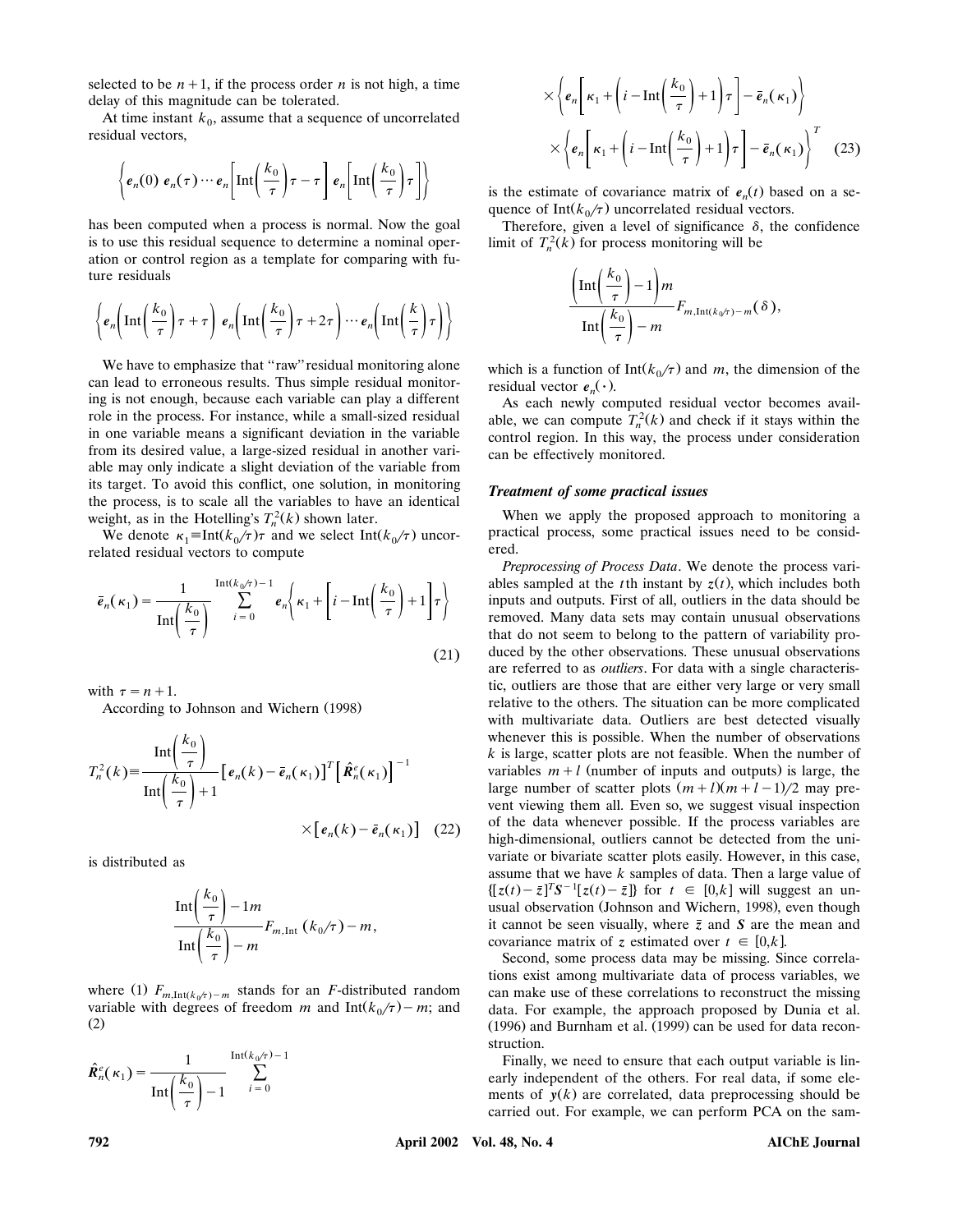pled  $y(k)$  to remove its correlated elements. Consequently, instead of  $y(k)$ , the scores  $\hat{p}_y^T y(k)$  will be fed to the lattice filters, where  $\hat{p}_v$  are the principal eigenvectors of the covariance matrix of  $y(k)$ . Similarly, we can preprocess the sampled input  $u(k)$  if it has correlated elements so that not  $u(k)$ but its scores  $\hat{p}_{\mu}^{T}u(k)$  will be fed to the lattice filters, where  $\hat{p}_\mu$  are the principal eigenvectors of the covariance matrix of  $u(k)$ . Alternately, data prefiltering can also be used to remove the correlation.

*Online Recursi*®*e Order Determination for Lattice Filters*. When applying the proposed lattice filter-based approach to the monitoring of a process, since the process order  $n$  is usually unknown *a priori* and can vary, we have to estimate it in real time and on line.

The correct choice of a process order is very important. If the chosen order is too low, the process will be underparametrized, and as a consequence, the unmodeled dynamics of the process may destabilize. This means that in practice there maybe a tendency to overparametrize the process. However, with overparametrization, there is a danger of illconditioning in the lattice filter algorithm, and the convergence of the algorithm cannot be guaranteed (Xia and Moore, 1989).

Chen and Guo (1987) have proposed an approach based on the Bayesian information criterion (BIC) for a consistent estimation of the order of a class of stochastic systems given a batch of data. We adopt this approach here for the on line recursive determination of the order of the lattice filter.

From  $e_n(k) \equiv \epsilon_{1,M_n-1}(k)$ , it turns out that the process order *n* corresponds to the order index  $\eta = M_n - 1$  of the lattice filter. Therefore, the determination of *n* is in a one-to-one correspondence with the determination of  $\eta$ .

With an available sequence of residual vectors  $\{\epsilon_{1,M_{n-1}}(0)$  $\cdots \epsilon_{1,M_n-1}(k)$ , we define a function

$$
\Omega_k(\eta) = k \log \left[ \sum_{t=0}^k \epsilon_{1,\eta}^T(t) \epsilon_{1,\eta}(t) \right]
$$
  
+2\left(\frac{\eta+1}{M} - 1\right) \log(k) \log[\log(k)] (24)

Then the lattice filter order  $\eta_0$  will be determined by minimizing  $\Omega_k(\eta)$  with respect to  $\eta \in [M-1, \ldots, M_L-1]$ , for example,

$$
\eta_0 = \arg\min(\Omega_k(\eta)), \ \eta \in [M-1, \dots, M_L-1] \quad (25)
$$

where *L* can be a large positive integer and  $M_L = M(L + 1)$ . Moreover, since the process order *n* can vary, we need to develop a recursive scheme for order determination as new data become available.

Intuitively, for a time-varying process, its order change is less frequent than its parameter change. Therefore, we propose a batchwise approach to recursive-order determination. Define an intermediate variable

$$
\Xi \epsilon(k) = \sum_{t=0}^{k} \epsilon_{1,\eta}^{T}(t) \epsilon_{1,\eta}(t)
$$
\n(26)

We can rewrite Eq. 24 into

$$
\Omega_k(\eta) = k \log \Xi \epsilon(k)
$$
  
+2 $\left(\frac{\eta + 1}{M} - 1\right) \log (k) \log (\log (k))$  (27)

If at time instant  $k + n_{k+1}$ , a new sequence of residual vectors  $\{\boldsymbol{\epsilon}_{1,M_n-1}(k+1)\cdots \boldsymbol{\epsilon}_{1,M_n-1}(k+n_{k+1})\}$  becomes available  $(n_{k+1} \geq 1)$ , in terms of Eq. 26, we have

$$
\Xi \boldsymbol{\epsilon} (k + n_{k+1}) \equiv \Xi \boldsymbol{\epsilon} (k) + \sum_{t = k+1}^{k + n_{k+1}} \boldsymbol{\epsilon}_{1,\eta}^T(t) \boldsymbol{\epsilon}_{1,\eta}(t) \tag{28}
$$

Therefore,

 $\Omega_{k+\lambda_{k+1}}(\eta)$ 

$$
= (k + n_{k+1}) \log \left[ \Xi \boldsymbol{\epsilon}(k) + \sum_{t=k+1}^{k+n_{k+1}} \boldsymbol{\epsilon}_{1,\eta}^T(t) \boldsymbol{\epsilon}_{1,\eta}(t) \right]
$$

$$
+ 2 \left( \frac{\eta + 1}{M} - 1 \right) \log \left( k + n_{k+1} \right) \log \left[ \log \left( k + n_{k+1} \right) \right] \tag{29}
$$

Using Eq. 28,  $\Omega_{k+n_{k+1}}(\eta)$  is recursively computed. Eventually, if the  $\eta_0$  corresponding to the minimum of  $\Omega_{k+n_{k-1}}(\eta)$  is found, as shown in Eq. 25, then the new process order will be updated to

$$
n_0 = \frac{\eta_0 + 1}{M} - 1
$$

*Update of Co*®*ariance Matrix*. Since the process under surveillance is time-varying, we also need to recursively update the covariance matrix  $\hat{R}_n^e$ (Int( $k_0/\tau$ ) $\tau$ ), based on the newly sampled process data. This will provide the proposed monitoring scheme an adaptive capability. As the time instant *k* progresses, some old data should be discounted and the most recent data should be *weighted* heavily in the recursive updates. When we update the covariance matrix using a sequence of  $w_l$  uncorrelated residual vectors at one time, at the time instant  $\kappa_2 = \kappa_1 + w_l \tau$ , we have

$$
\hat{\mathbf{R}}_{n}^{e}(\kappa_{2}) = \frac{\frac{\kappa_{1}}{\tau} - 1}{\tau_{1}} \hat{\mathbf{R}}_{n}^{e}(\kappa_{1}) + \frac{\frac{\kappa_{1}}{\tau}}{\tau_{2}} \left[ \bar{e}_{n}(\kappa_{1}) - \bar{e}_{n}^{T}(\kappa_{2}) \right]
$$
\n
$$
\times \left[ \bar{e}_{n}(\kappa_{1}) - \bar{e}_{n}^{T}(\kappa_{2}) \right]^{T} + \frac{1}{\frac{\kappa_{2}}{\tau} - 1} \sum_{i = (\kappa_{2}/\tau) - w_{i}}^{\left(\kappa_{2}/\tau - 1\right)} \times \left\{ e_{n} \left[ \kappa_{1} + \left(i - \frac{\kappa_{2}}{\tau} + 1 + w_{i}\right) \tau \right] - \bar{e}_{n}(\kappa_{1}) \right\}
$$
\n
$$
\times \left\{ e_{n} \left[ \kappa_{1} + \left(i - \frac{\kappa_{2}}{\tau} + 1 + w_{i}\right) \tau \right] - \bar{e}_{n}(\kappa_{1}) \right\}^{T} \tag{30}
$$

**AIChE Journal April 2002 Vol. 48, No. 4 793**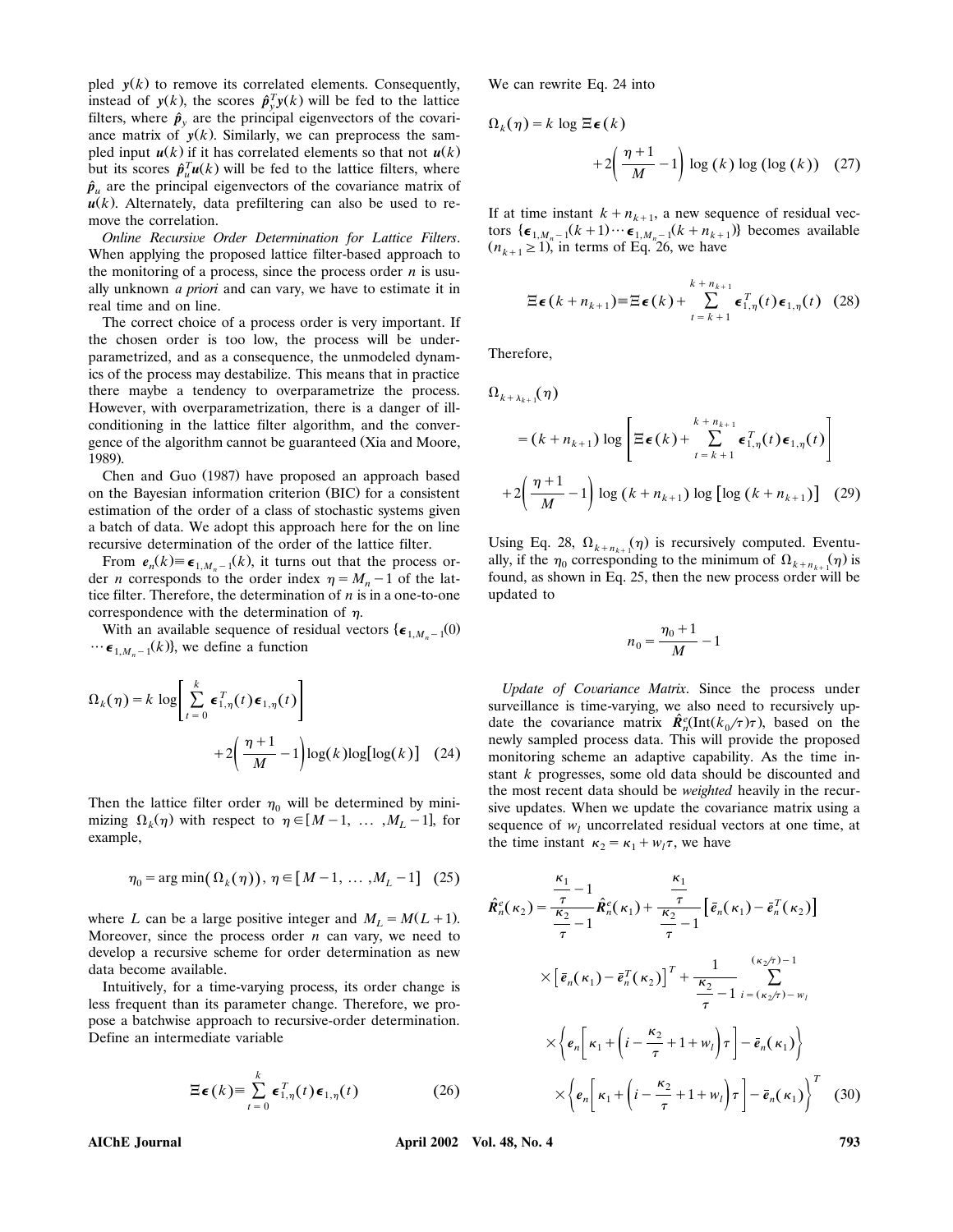and the mean update equation is

$$
\bar{e}_n(\kappa_2) = \frac{\kappa_1}{\kappa_2} \bar{e}_n(\kappa_1) + \frac{\tau}{\kappa_2} \sum_{i = (\kappa_2/\tau) - w_l}^{(\kappa_2/\tau) - 1} \times e_n \left[ \kappa_1 + \left( i - \frac{\kappa_2}{\tau} + 1 + w_l \right) \tau \right] \tag{31}
$$

The derivation of Eqs. 30 and 31 is straightforward, and is not included here due to lack of space.

#### *Adapti*©*e process monitoring*

Once the data preprocessing is completed, the sequence of steps required for real-time and on line adaptive process monitoring is as follows.

1. Choose an initial data block with  $d_0$  samples and apply the proposed lattice filtering algorithm given in the Appendices to the first segment of the block to generate residual vectors. Determine the order of the lattice filter from the generated residual vectors using the index given in Eq. 27.

2. With the determined *n*, let  $\tau$  be  $n+1$ . Apply the lattice filter to the remaining data in the initial data block. Select Int( $d_0/\tau$ ) uncorrelated residual vectors to estimate the co-<br>variance matrix  $\mathbf{R}_n^e(\text{Int}(d_0/\tau)\tau)$  according to Eq. 23.

3. As new data samples become available, calculate the residual vectors based on the lattice filters. Select  $w_l$ , and calculate  $T_n^2(k)$  and compare it with its predetermined confidence limit. If  $T_n^2(k)$  is within its confidence limit, recursively update the covariance matrix with  $w_l$  uncorrelated residual vectors and the order with  $n_{k+1}$  residual vectors, according to Eqs. 30 and 29, respectively. Otherwise, stop updating, announce alarm, and take a further action for diagnosis if necessary.

4. The aforementioned monitoring procedure is repeated for each new data sample.

#### **Case Studies**

In this section, we conduct two case studies to illustrate the application of the proposed IV lattice filter to dynamic process monitoring. The objective of the studies is to show the lattice filter's ability to adapt to slow, normal process changes and detect abnormal operations. The first case study is based on a simulated process, and the second one is based on a real pilot plant.

#### *Case study one*

A second-order dynamic process with four inputs and four outputs, for example

$$
\mathbf{x}(k+1) = \begin{bmatrix} 0.67 & 0.67 \\ -0.67 & 0.67 \end{bmatrix} \mathbf{x}(k)
$$
  
+ 
$$
\begin{bmatrix} -0.4326 & 0.1253 & -1.1456 & 1.1892 \\ -1.6656 & 0.2877 & 1.1909 & -0.0376 \end{bmatrix} \mathbf{\tilde{u}}(k) + \mathbf{p}(k)
$$
  

$$
\tilde{\mathbf{y}}(k) = \begin{bmatrix} 0.3573 & -0.5883 \\ 0.1746 & 2.1832 \\ -0.1867 & -0.1364 \\ 0.7258 & 0.1139 \end{bmatrix} \mathbf{x}(k)
$$

|  | 1.0668    | $0.0593 - 1.3362$ | $0.2944 - 0.6918 - 1.4410$<br>0.8580 |                                                                       |  |  |
|--|-----------|-------------------|--------------------------------------|-----------------------------------------------------------------------|--|--|
|  | $-0.0956$ | 0.7143            | 1.2540                               | $\begin{bmatrix} 0.5711 \\ -0.3999 \end{bmatrix}$ $\tilde{u}(k)$ (32) |  |  |
|  | $-0.8323$ |                   | $1.6236 - 1.5937$                    | 0.6900                                                                |  |  |

is used to generate data. Further, according to Eq. 3-4, we convert Eq. 32 into the following input-output equation:

$$
\tilde{y}(k) - 1.34\tilde{y}(k-1) + 0.8978\tilde{y}(k-2)
$$
\n
$$
= \begin{bmatrix}\n1.0668 & 0.2944 & -0.6918 & -1.4410 \\
0.0593 & -1.3362 & 0.8580 & 0.5711 \\
-0.0956 & 0.7143 & 1.2540 & -0.3999 \\
-0.8323 & 1.6236 & -1.5937 & 0.6900\n\end{bmatrix} \tilde{u}(k)
$$
\n
$$
+ \begin{bmatrix}\n-0.5912 & -0.5227 & -0.1485 & 2.3423 \\
-3.7913 & 2.4405 & 1.2502 & -0.6397 \\
0.4361 & -1.0198 & -1.6289 & 0.3190 \\
0.6116 & -2.0519 & 1.4397 & -0.0658\n\end{bmatrix} \tilde{u}(k-1)
$$
\n
$$
+ \begin{bmatrix}\n-0.1396 & 0.4627 & -0.0909 & -1.1088 \\
2.9781 & -1.7848 & 0.9774 & -1.3153 \\
-0.1233 & 0.6587 & 0.8377 & -0.1003 \\
-1.1867 & 1.5051 & -0.2981 & -0.0650\n\end{bmatrix} \tilde{u}(k-2)
$$
\n
$$
+ \begin{bmatrix}\n0.3273 & -0.5883 & 0.1749 & 0.6135 \\
0.1746 & 2.1832 & -1.5797 & -1.3458 \\
-0.1867 & -0.1364 & 0.2165 & -0.0337 \\
0.7258 & 0.1139 & -0.5626 & 0.4100\n\end{bmatrix} \begin{bmatrix}\np(k-1) \\
p(k-2)\n\end{bmatrix}
$$
\n(33)

We select a combination of sine waves with different frequencies as the noise-free input sequence  $\{\tilde{u}(k)\}\)$ . We assume that the observed inputs  $u(k)$  and outputs  $y(k)$  are corrupted by noise vectors  $o(k)$  and  $v(k)$ , respectively, for example,

$$
u(k) = \tilde{u}(k) + v(k)
$$
  

$$
y(k) = \tilde{y}(k) + o(k)
$$
 (34)

where  $o(k)$ ,  $v(k)$ , and  $p(k)$  are zero-mean Gaussian-distributed random vectors whose means and variances are as follows:

$$
o(k) \sim \mathbf{R} \left( \mathbf{0}, \begin{bmatrix} 0.15^2 & 0 & 0 & 0 \\ 0 & 0.4^2 & 0 & 0 \\ 0 & 0 & 0.08^2 & 0 \\ 0 & 0 & 0 & 0.15^2 \end{bmatrix} \right)
$$

$$
v(k) \sim \mathbf{R} \left( \mathbf{0}, \begin{bmatrix} 0.04^2 & 0 & 0 & 0 \\ 0 & 0.04^2 & 0 & 0 \\ 0 & 0 & 0.04^2 & 0 \\ 0 & 0 & 0 & 0.04^2 \end{bmatrix} \right)
$$

$$
p(k) \sim \mathbf{R} \left( \mathbf{0}, \begin{bmatrix} 0.15^2 & 0 \\ 0 & 0.17^2 \end{bmatrix} \right)
$$

We select an initial block containing the first 300 input and output points as training data. We apply the IV lattice filter to this block for the generation of the residual vector  $\epsilon_{1,n}(k)$ . Since the process has four inputs and four outputs,  $M = 8$ and  $\eta = 1 \cdots 8(n + 1) - 1$ .

**794 April 2002 Vol. 48, No. 4 AIChE Journal**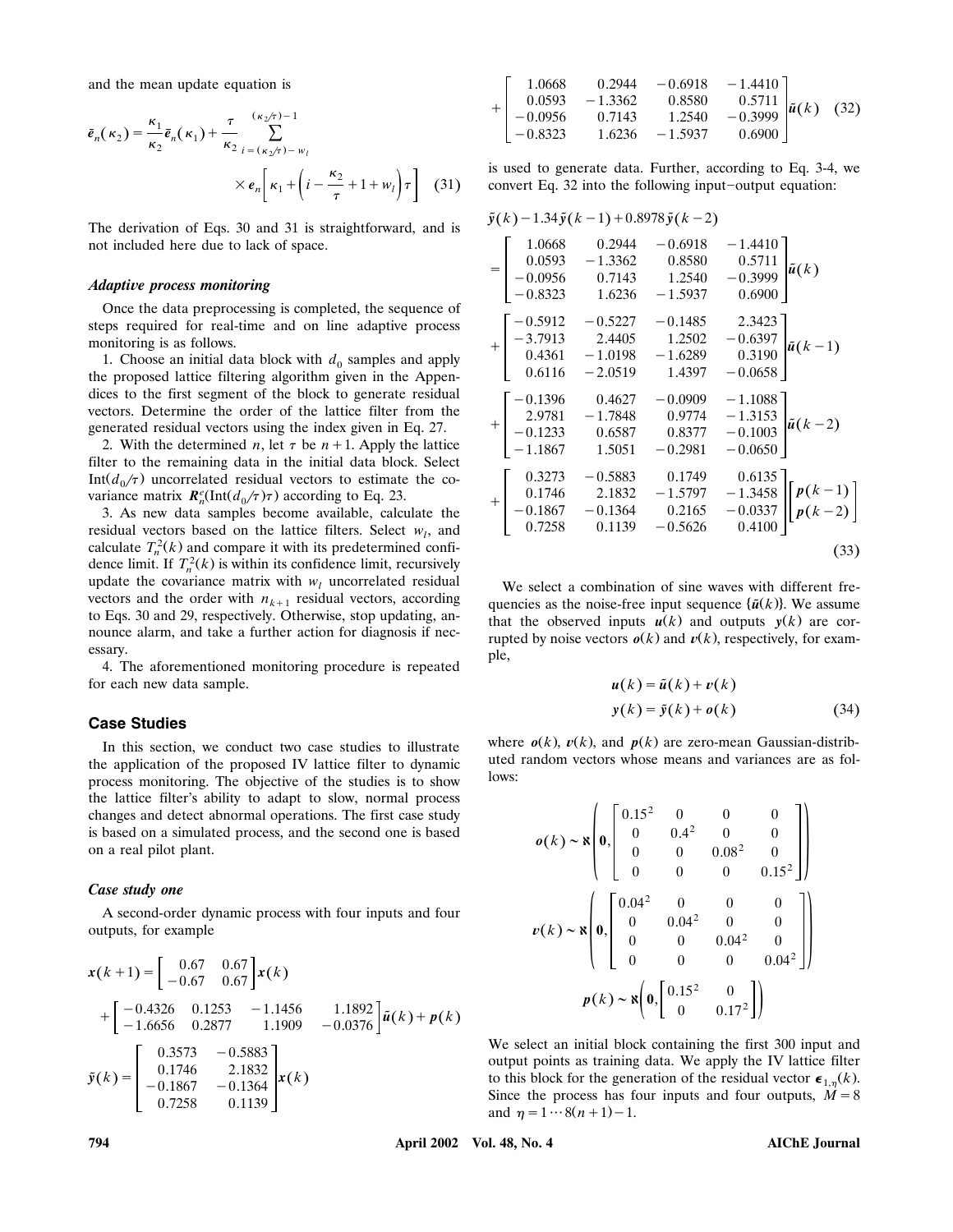We determine the initial process order *n*, which is two, using the first 100 data points in the block. Then, we estimate the initial value of the covariance matrix  $\mathbf{R}_n^e(\text{Int}(300/\tau)\tau)$  with  $\tau = 3$  using Int(300/ $\tau$ ) = 100 uncorrelated residual vectors.

We consider two scenarios of parameter variation. First, starting at the time instant  $k = 1,501$  until  $k = 6,000$ , we continuously change the parameters of the following system matrix

$$
A = \begin{bmatrix} 0.67 & 0.67 \\ -0.67 & 0.67 \end{bmatrix}
$$

at each time instant. For example, at the *k*th time instant and thereafter at each time step, the first, second, and fourth elements decrease by 0.01%, but the third element increases by 0.01% of their respective values at the  $(k - 1)$ -th time instant. Consequently, at the time instant  $k = 6,000$ , we have

$$
A = \begin{bmatrix} 0.4272 & 0.4272 \\ -0.4272 & 0.4272 \end{bmatrix}
$$

We consider such a parametric variation as a normal process drift because its magnitude is tiny.

Second, at the  $k = 8,001$  time instant (no parametric changes are made during the period of time from  $k = 6,000$ until  $k = 8,000$ .), we change the order of the system from two to three, and at the same time introduce additional parameters and process disturbance to the system. For instance, after such a change, matrices *A*, *C*, and the process disturbance  $p(k)$ , respectively, are as follows:

$$
A = \begin{bmatrix} 0.4272 & 0.4272 & -a \\ -0.4272 & 0.4272 & a \\ a & -a & a \end{bmatrix}
$$
  
\n
$$
B = \begin{bmatrix} -0.4326 & 0.1253 & -1.1456 & 1.1892 \\ -1.6656 & 0.2877 & 1.1909 & -0.0376 \\ b_1 & b_2 & b_3 & b_4 \end{bmatrix}
$$
  
\n
$$
C = \begin{bmatrix} 0.3273 & -0.5883 & 0.2225 \\ 0.1746 & 2.1832 & -0.4532 \\ -0.1867 & -0.1364 & 0.2132 \\ 0.7258 & 0.1139 & 0.5674 \end{bmatrix}
$$
  
\n
$$
p(k) \sim \aleph \begin{bmatrix} 0.15^2 & 0 & 0 \\ 0 & 0.17^2 & 0 \\ 0 & 0 & 0.08^2 \end{bmatrix}
$$

where  $a = 0.44$ ,  $b_1 = -1.2332$ ,  $b_2 = 0.4532$ ,  $b_3 = 0.0987$ , and  $b_4 = -0.9987$ .

We use two approaches to monitor the previously mentioned time- and order-varying process simultaneously, and the associated results are shown in Figures 1 and 2, respectively. Note that in both figures,  $(1)$  95% and 99% confidence limits for  $T_n^2(k)$  are selected; (2) the covariance matrix is updated based on  $w_l = 100$  uncorrelated residual vectors if no alarm is announced; and (3) after every  $n_{k+1} = 100$  samples, an on-line order redetermination is carried out.

In Figure 1, the residual vector  $e_n(k)$  is generated according to Eq. 5 based on the known state-space model matrices 4 *A***,** *B***,** *C***,** *D* . Since the model is constant, the calculated  $T<sub>n</sub><sup>2</sup>(k)$  frequently exceeds its confidence limit after the time instant  $k = 1,500$ , even though the process is operating nor-



**Figure 1. Constant model-based process monitoring for simulated system.**

mally, giving a lot of false alarms. Such false alarms would not be tolerated in the industry.

Figure 2 shows the  $T_n^2(k)$  calculated from the residual vector generated by the adaptive IV lattice filter with a forgetting factor  $\lambda = 0.99$ . Since the IV lattice filter can adapt to the process variation, the  $T_n^2$  statistic is basically within its 99% confidence limit for  $k \le 6,000$ , significantly eliminating false alarms. Further, when the order of the system changes at the time instant  $k = 8,001$ , we determine the new order at the time instant  $k = 8,100$  using the index given by Eq. 29. As shown clearly in the figure, the IV lattice filter-based  $T_n^2(k)$ triggers its control limit during the transient period of time and drops back to the limit after the system enters its new



**Figure 2. Adaptive IV lattice filter-based process monitoring for simulated system.**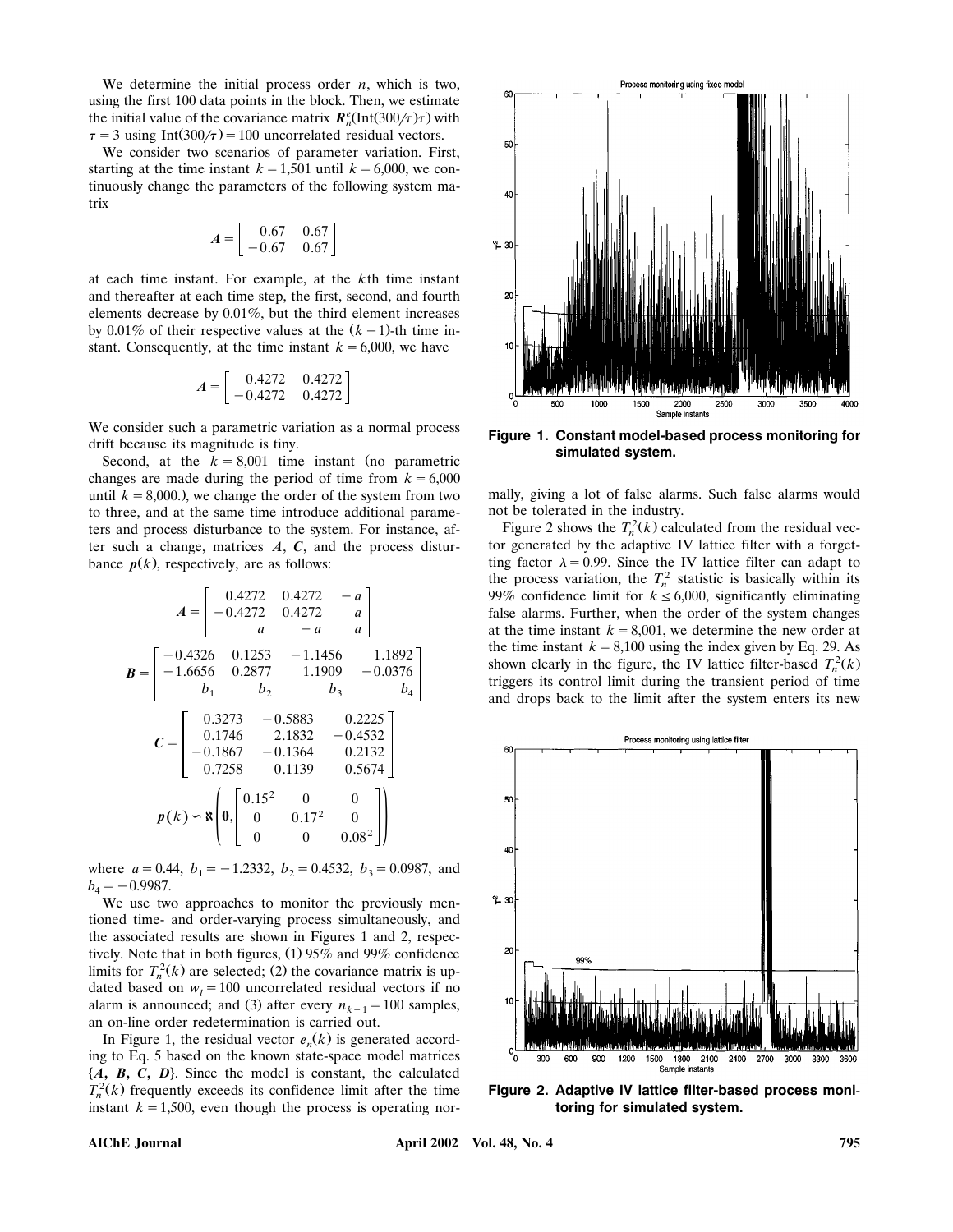

**Figure 3. Tracking parameters of the AR part of simulated system.**

steady state, tracking the operational state of the system effectively. Note that in the *x*-axis of Figures 1 and 2, each point is not equal to each sample of the original data. Since we compute  $T_n^2(k)$  using a sequence of uncorrelated residual vectors, before (including) point  $2,700$ , each point in the *x*-axis corresponds to three data samples ( $\tau$  = 3), and after point 2,700, each point corresponds to four data samples  $(7 - 4)$ .

We also perform an experiment to observe how the lattice filter tracks the parameters of the AR part in the ARMAX process. It is seen from Eq. 33 that the initial values of the AR parameters are  $\alpha_1 = -1.34$  and  $\alpha_2 = 0.8978$ , respectively. When we change the parameters of the *A* matrix, the two parameters are also subject to a slight variation, for example, at the instant  $k = 6,000$ ,  $\alpha_1 = -0.8544$ , and  $\alpha_2 =$ 0.3650. Moreover, at the instant  $k = 8,001$ , when the order of the simulated process is changed from 2 to 3 suddenly, besides an extra parameter  $\alpha_3 = -0.326$  being introduced to the AR part,  $\alpha_1$  and  $\alpha_2$  become -1.294 and 0.3650, respectively. Figure 3 plots the ratios of the estimated  $\alpha_1$ ,  $\alpha_2$ , and  $\alpha_3$  over their respective true values, from which we find that the slowly time-varying parameters  $\alpha_1$ ,  $\alpha_2$ , and  $\alpha_3$  are effectively tracked.

# *Case study two*

In this study, we use the proposed scheme to monitor a real continuous stirred-tank heater system (CSTHS). The system is located in the Computer Process Control Laboratory, in the Department of Chemical and Materials Engineering, University of Alberta, Canada, and is shown in Figure 4, where the cold water continuously flowing through the tank is heated by high-temperature steam passing through a coil and four thermocouples (e.g., TT1, TT2, TT3, and TT4 in Figure 4) installed at different locations of the long exit pipe provide temperature signals. The ultimate purpose of the CSTHS is to control the level and temperature of the water in the tank. There are three PID controllers included in the system. Two of them control the level and the temperature of



**Figure 4. CSTHS.**

the water in the tank, respectively, and the third one controls the cold water flow rate.

In Figure 5, the lower subplot illustrates the flow rates of steam and cold water. As mentioned above, these are the manipulated variables for controlling temperature and level of the water in the tank. The upper subplot shows the corresponding level and temperature of the cold water.

The purpose of this case study is twofold. First, to show again that our proposed adaptive monitoring scheme will not cause any false alarms when applied to a real pilot plant with a normal drift. Then, we show that in the event of a real fault, the proposed scheme can immediately detect the fault.



**Figure 5. Flow rates of steam and cold water; level and temperature of cold water in CSTHS.**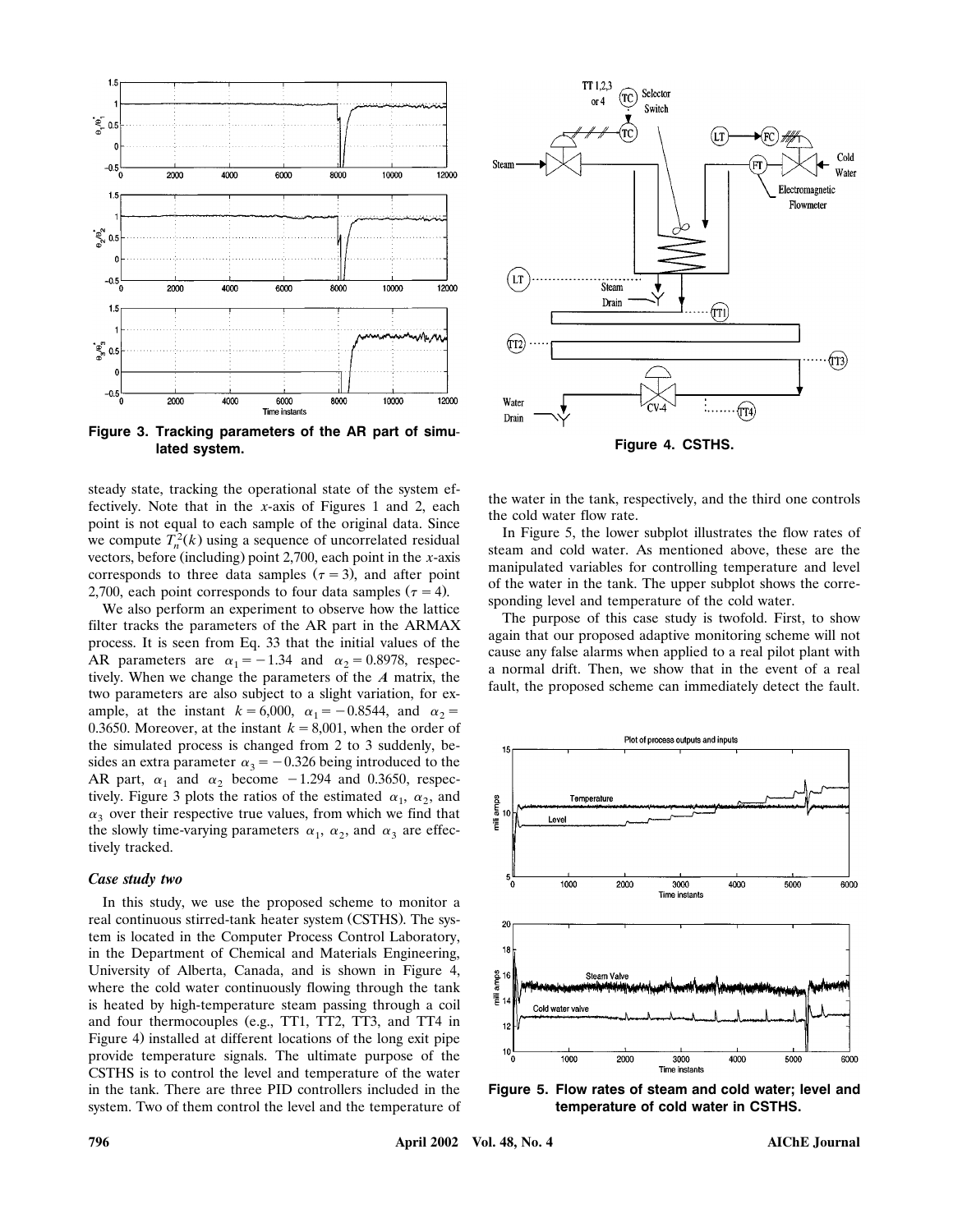

**Figure 6. Order determination of CSTHS model.**

We collect 300 samples from the CSTHS as the initial data block. Since the lattice filter converges very quickly, we only use the first 100 samples in the block to identify the order and coefficients of the lattice filter. The result of order determination is illustrated in Figure 6, where apparently the order is selected to be three based on our previous analysis. Further, we estimate the initial value of the covariance matrix of the residual vectors based on the whole block of data.

After time instant  $k = 1,500$ , we introduce a slight drift into the system by adding a small ramp to the level output, which is fed back to the level PID controller. Then, after time instant  $k = 2,000$ , we change the setpoint of the water level several times by a magnitude 0.25 each time. Further, we change the setpoint with a magnitude 0.40 each time after the time instant 3,600. These setpoint changes in the level result in significant overall changes to the process. For example, when the level changes each time, the temperature-tosteam loop gain and time constant also change, making the CSTHS a time-varying system. However, we require that these setpoint changes and a slight process drift should be considered normal and not process faults from an engineering point of view.

As in the previous case study, we use two schemes to monitor the CSTHS simultaneously, where again (1) uncorrelated residual vectors generated from the lattice filter are used to compute  $T_n^2(k)$ ; (2)  $w_l = 100$  uncorrelated residual vectors are used to update the covariance matrix; and (3)  $n_{k+1} = 100$ residual vectors are employed to redetermine on-line the order at one time. In the first scheme, the lattice filter identified from the 100 samples in the initial block is used as a fixed model to generate the residual vector, and the corresponding result is given in Figure 7. Since the residuals are produced from the constant model, when the CSTHS is sub jected to a normal variation, the computed  $T_n^2(k)$  exceeds its confidence limit, especially its 95% confidence limit, frequently. These limit violations would clearly sound many false alarms.



**Figure 7. Constant model-based process monitoring for CSTHS (using every fourth sample period).** 

Figure 8 depicts the result of IV lattice filter-based process monitoring and fault detection, where as compared with Figure 7, the number of false alarms are greatly reduced. Eventually, in Figure 8, we also demonstrate how the IV lattice filter-based scheme detects fault. Between  $k = 5,200$  and  $k =$ 5,260, a real fault is introduced into the CSTHS by choking the cold water exit pipe, and this fault is instantly detected by the statistic  $T_n^2(k)$ .

# **Conclusions**

We have proposed a IV multichannel lattice filter scheme for adaptive dynamic process monitoring with two main con-



**Figure 8. IV lattice filter-based monitoring for CSTHS ( ) using every fourth sample period .**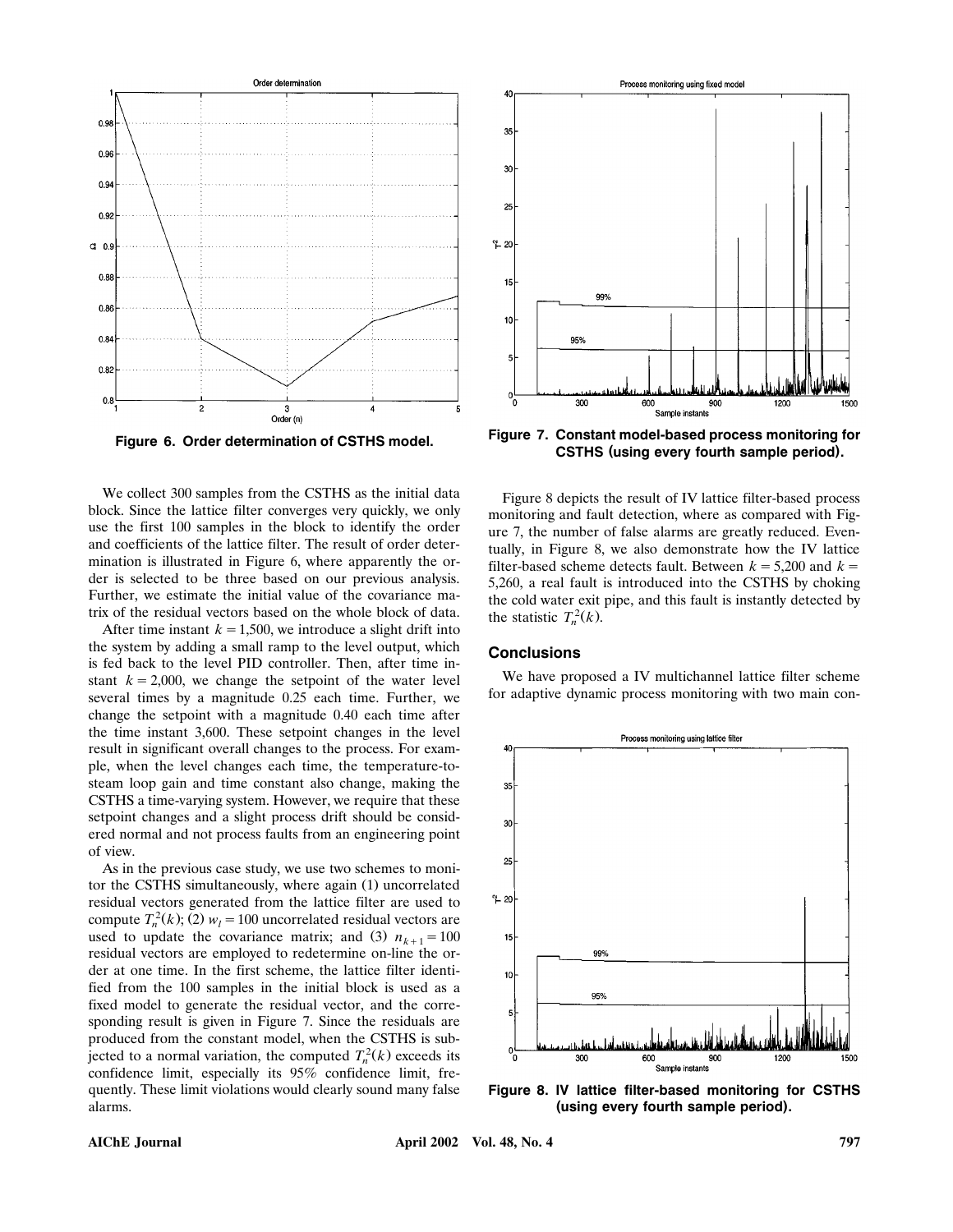tributions. First, we develop a IV-based multichannel lattice filter that gives a consistent estimate of the vector ARMAX model in the presence of measurement noise in inputs and outputs and process noise. Then, based on the newly developed IV lattice filter, we propose an adaptive process-monitoring scheme for fully dynamic and time-varying processes.

We have successfully applied the proposed scheme to two cases, a simulated process and a real pilot plant. In comparison with a constant model-based process-monitoring technique, our proposed approach can adapt to a normal process drift, with significant reduction in the number of false alarms, and yet at the same time is sensitive to any real faults.

Currently, the IV lattice filter is updated at each data sample. In a practical situation, particularly for slowly time-varying chemical processes, we may not need to update the process models at each data point. Instead it is suggested that one update the model based on nonoverlapping data blocks of user-specified window lengths. Work on such a block-based lattice filter for adaptive processing is currently in progress.

#### **Acknowledgment**

Financial support from the Natural Science and Engineering Research Council (NSERC) of Canada is highly acknowledged.

#### **Literature Cited**

- Burnham, A., J. MacGregor, and R. Viveros, ''Latent Variable Multivariate Regression Modeling,'' *Chemometrics Intell. Lab. Syst.*, **48**, 167 (1999).
- Chen, H., and L. Guo, ''Consistent Estimation of the Order of Stochastic Control Systems,'' *IEEE Trans. Automat. Control*, *AC*-**32**, 531 (1987).
- Chou, C. T., and M. Verhaegen, ''Subspace Algorithms for the Identification of Multivariable Dynamic Errors-in-Variables Models,'' *Automatica*, 33, 1857 (1997).
- Dunia, R., J. Qin, T. Edgar, and T. McAvoy, ''Identification of Faulty Sensors Using Principal Component Analysis,'' *AIChE J.*, **42**, 2797  $(1996).$
- Friedlander, B., ''Lattice Methods for Adaptive Processing,'' *Proc. IEEE*, 70, 829 (1982).
- Friedlander, B., ''Lattice Implementation of Some Recursive Parameter-Estimation Algorithms," *Int. J. Control*, 37, 661 (1983).
- Gustafsson, T., M. Lovera, and M. Verhaegen, ''Recursive Subspace Identification of Linear and Non-Linear Wiener State-Sapce Methods," *Automatica*, 36, 1639 (2000).
- Honig, M., and D. Messerschmitt, ''Convergence Properties of an Adaptive Digital Lattice Filters,'' *IEEE Trans. Acoust. Speech, Signal Process., ASSP-29, 642 (1981).*
- Itakura, F., and S. Saito, ''Digital Filtering Techniques for Speech Analysis and Synthesis,'' *Proc. Int. Conf. Acoustics*, Budapest, Hungary, p. 261 (1971).
- Jabbari, F., and J. Gibson, ''Vector-Channel Lattice Filters and Identification of Flexible Structures,'' *IEEE Trans. Automat. Control*, **AC-33**, 448 (1988).
- Johnson, R., and D. Wichern, *Applied Multivariate Statistical Analysis*, 4th ed., Prentice Hall, Upper Saddle River, NJ (1998).
- Kailath, T., *Linear Systems*, Prentice Hall, Englewood Cliffs, NJ  $(1980)$ .
- Kourti, T., and J. MacGregor, ''Process Analysis, Monitoring and Diagnosis, Using Multivariate Projection Methods,'' *Chemometrics Intell. Lab. Syst.*, **28**, 3 (1995).
- Kresta, J., J. MacGregor, and T. Marlin, ''Multivariate Statistical Monitoring of Processes," *Can. J. Chem. Eng.*, **69**, 35 (1991).
- Ku, W., R. Storer, and C. Georgakis, ''Disturbance Detection and Isolation by Dynamic Principal Component Analysis,'' *Chemometrics Intell. Lab. Syst.*, 30, 179 (1995).
- Kummert, A., S. Hartwig, and A. Hypki, ''A New Adaptive Lattice Filter for the ARMA Modeling of Vector Signals,'' *Signal Process.*, **26**, 61 (1992).
- Larimore, W., ''System Identification Reduced-Order Filtering and Modeling via Canonical Variate Analysis,'' *Proc. Amer. Control* Conf., S. Rao and T. Torato, eds., IEEE, New York, p. 445 (1983).
- **798 April 2002 Vol. 48, No. 4 AIChE Journal**
- Larimore, W., ''Process Monitoring Using Canonical Variate Analysis and Principal Component Analysis,'' *Proc. 1997 IFAC AD*-*CHEM*, Banff, Alberta, Canada (1997).
- Lee, D., M. Morf, and B. Friedlander, ''Recursive Least Squares Ladder Estimation Algorithms,'' *IEEE Trans. Acoust. Speech, Signal Process., ASSP-29, 627 (1981).*
- Lee, D., M. Morf, and B. Friedlander, ''Recursive Ladder Estimation Algorithms for Arma Modeling,'' *IEEE Trans. Automat. Control*, **AC-27**, 753, (1982).
- Lev-Ari, H., T. Kailath, and J. Cioffi, ''Least-Squares Adaptive Lattice and Transversal Filters; A Unified Geometric Theory,'' *IEEE Trans. Inform. Theory*, **IT-30**, 222 (1984).
- Li, W., and S. Shah, ''Instrumental Variable Lattice Filter for the Identification of EIV Multivariable ARMAX Model,'' Tech. Rep., Dept. of Chemical Materials Engineering, Univ. of Alberta, Edmonton, Canada (2000).
- Li, W., and S. Shah, ''Structured Residual Vector-Based Approach to Sensor Fault Detection and Isolation,'' *J. Process. Control*, **12**, 429 (2002).
- Li, W., H. Yue, S. Valle-Cervantes, and S. J. Qin, ''Recursive PCA for Adaptive Process Monitoring," *J. Process Control*, 10, 471 (2002).
- Ljung, L., *System Identification: Theory for the User*, Prentice Hall, Englewood Cliffs, NJ (1987).
- MacGregor, J., ''Multivariate Statistical Methods for Monitoring Large Datasets from Chemical Processes,'' AIChE Meeting, San Francisco, CA (1989).
- Negiz, A., and A. Cinar, ''Stastical Monitoring of Mulitvarialbe Dynamic Processes with State-Space Models,'' *AIChE J.*, **43**, 2002  $(1997)$ .
- Negiz, A., and A. Cinar, ''Monitoring of Multivariable Dynamic Processes and Sensor Auditing," *J. Process Control*, 8, 375 (1998).
- Piovoso, M., K. Kosanovich, and R. Pearson, ''Monitoring Process Performance in Real-Time,'' *Proc. Amer. Control Conf.*, Chicago, IL, Chicago, IL, p. 2359 (1992).
- Proakis, J., and D. Manolakis, *Digital Signal Processing: Principles, Algorithms, and Applications*, 3rd ed., Prentice Hall, Upper Saddle River, NJ (1996).
- Qin, S. J., and W. Li, ''Detection and Identification of Faulty Sensors in Dynamic Processes,"*AIChE J.*, **47**, 1581 (2001).
- Wise, B., N. Gallagher, and J. MacGregor, ''The Process Chemometrics Approach to Process Monitoring and Fault Detection,'' *Proc. IFAC Workshop on On-Line Fault Detection and Supervision in the Chemical Process Industries*, International Federation of Automatic Control, Newcastle, U.K. (1995).
- Xia, L., and J. Moore, ''Recursive Identification of Overparameterized Systems," IEEE Trans. Automat. Control, AC-34, 327 (1998).

# **Appendix A: Time-Recursion and Order-Recursion Equations**

In the algorithms given below, where unless otherwise stated,  $s = 1 \cdots M$ ,  $\eta = 1 \cdots M_n - 1$ , and  $k > 2\mu + \text{Int } (s + \eta)$  $-1/M$ ).

$$
\begin{bmatrix}\n\epsilon_{s,\eta}^{i}(k) \\
\gamma_{s,\eta}^{i}(k)\n\end{bmatrix} = \begin{bmatrix}\n1 & -\frac{\overline{\omega}_{s,\eta}^{i,-\mu}(k)}{\beta_{s+1,\eta-1}^{i}(k)} \\
-\frac{\overline{\omega}_{s,\eta}^{i,\mu}(k)}{\alpha_{s,\eta-1}^{i}(k)} & 1\n\end{bmatrix} \begin{bmatrix}\n\epsilon_{s,\eta-1}^{i}(k) \\
\gamma_{s+1,\eta-1}^{i}(k)\n\end{bmatrix}, s \neq M
$$
\n
$$
\begin{bmatrix}\n1 & -\frac{\overline{\omega}_{s,\eta}^{i,-\mu}(k)}{\beta_{s,\eta-1}^{i}(k-1)} \\
-\frac{\overline{\omega}_{s,\eta}^{i,\mu}(k)}{\alpha_{s,\eta-1}^{i}(k)} & 1\n\end{bmatrix} \begin{bmatrix}\n\epsilon_{s,\eta-1}^{i}(k) \\
\gamma_{s+1,\eta-1}^{i}(k-1)\n\end{bmatrix}, s = M
$$
\n(A1)